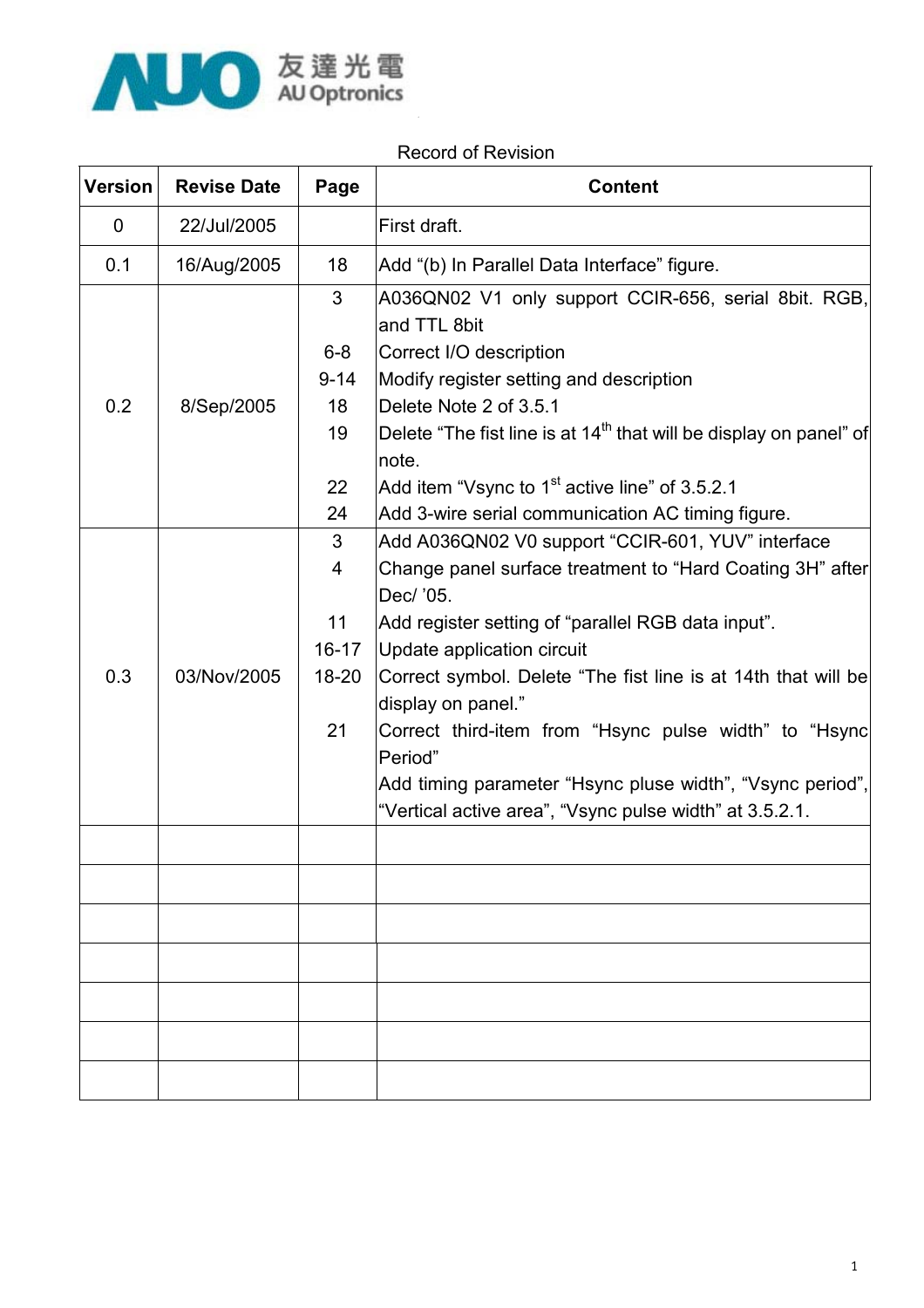

#### **Contents**

| <b>GENERAL DESCRIPTION</b>                                     |              |  |  |  |  |  |
|----------------------------------------------------------------|--------------|--|--|--|--|--|
| <b>FEATURES</b>                                                | $\mathbf{3}$ |  |  |  |  |  |
| <b>1. GENERAL INFORMATION</b>                                  | 4            |  |  |  |  |  |
| 2. ELECTRICAL SPECIFICATIONS                                   | 6            |  |  |  |  |  |
| 2.1 FPC PIN ASSIGNMENT                                         | 6            |  |  |  |  |  |
| <b>2.2 ABSOLUTE MAXIMUM RATINGS</b>                            | 8            |  |  |  |  |  |
| <b>3. ELECTRICAL CHARACTERISTICS</b>                           | 9            |  |  |  |  |  |
| 3.1 TFT- LCD TYPICAL OPERATION CONDITION                       | 9            |  |  |  |  |  |
| <b>3.2 REGISTER INFORMATION</b>                                | 9            |  |  |  |  |  |
| 3.2.1 REGISTER SETTING                                         | 9            |  |  |  |  |  |
| 3.3 BACKLIGHT DRIVING CONDITIONS                               | 15           |  |  |  |  |  |
| <b>3.4 SUGGESTED APPLICATION CIRCUIT</b>                       | 16           |  |  |  |  |  |
| 3.4.1 SUGGESTED APPLICATION CIRCUIT                            | 16           |  |  |  |  |  |
| 3.4.2 APPLICATION CIRCUIT WITH USING EXTERNAL LED POWER SOURCE | 17           |  |  |  |  |  |
| 3.5 AC TIMING                                                  | 18           |  |  |  |  |  |
| 3.5.1 TIMING DIAGRAM                                           | 18           |  |  |  |  |  |
| 3.5.2 TIMING CONDITION                                         | 21           |  |  |  |  |  |
| <b>3.6 POWER ON/OFF SEQUENCE</b>                               | 24           |  |  |  |  |  |
| 3.6.1 ENTERNAL AVDD                                            | 24           |  |  |  |  |  |
| 3.6.2 EXTERNAL AVDD                                            | 26           |  |  |  |  |  |
| <b>5. ABSOLUTE RATINGS OF AMBIENT ENVIRONMENT</b>              | 30           |  |  |  |  |  |
| <b>6. PACKING FORM</b>                                         | 31           |  |  |  |  |  |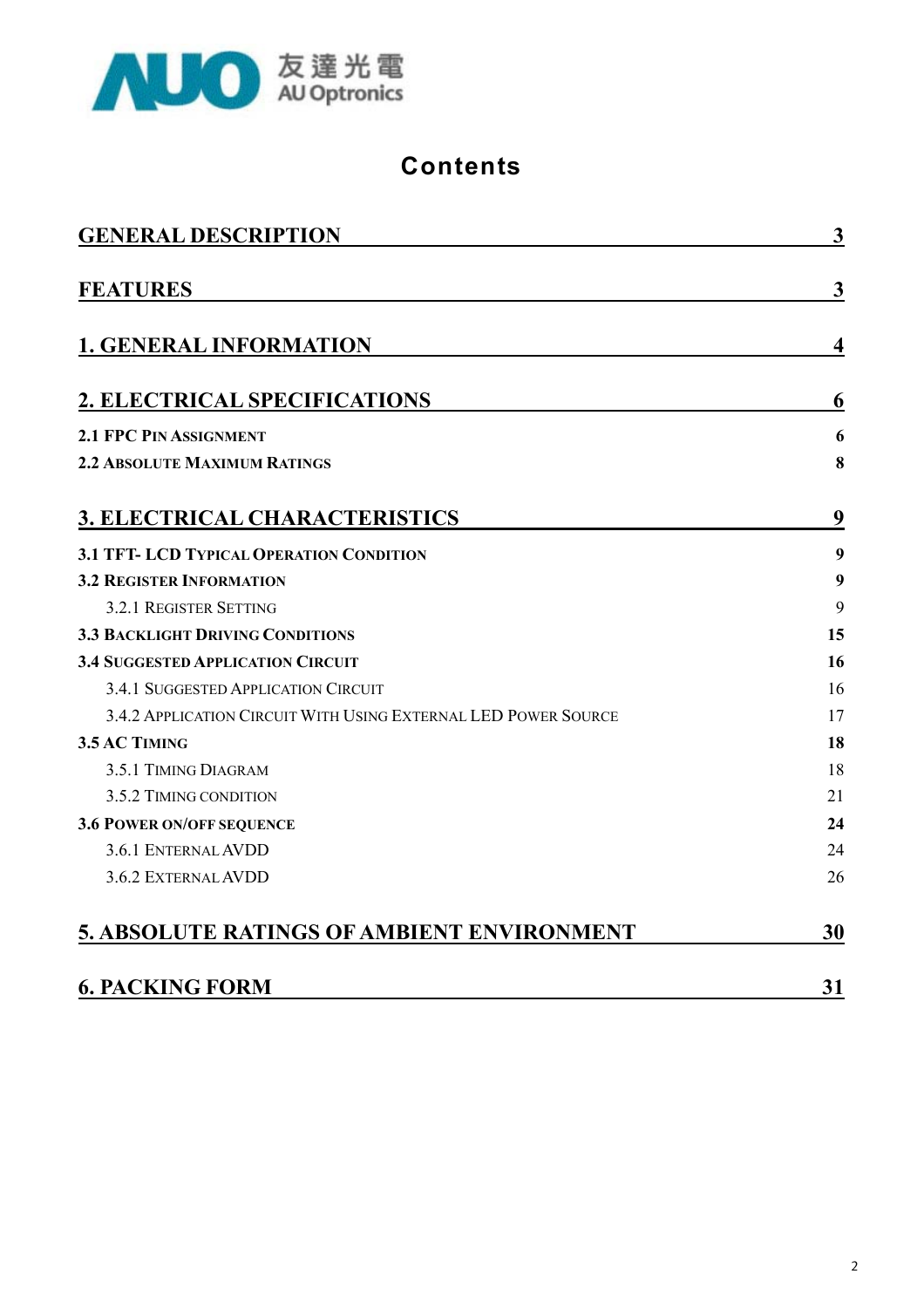

#### General Description

A036QN02 V1 is a amorphous transmissive type TFT (Thin Film Transistor) LCD (Liquid crystal Display). This model is composed of TFT-LCD, drive IC, FPC (flexible printed circuit), and backlight unit.

#### Features

- $\bullet$  3.6-inch display size
- QVGA resolution and stripe dot arrangement
- Premium SIA (Smart Integration Advance). Support below functions
	- Video brightness adjustable
	- Video contrast adjustable
	- Backlight current adjustable
	- Gamma adjustable
	- **Hue adjustable**
	- OSD (On Screen Display)
- Built in timing controller and two DC-DC controller
- $\bullet$  Single 3.3V power supply
- Standby mode supported
- VCOM amplitude selected
- $\bullet$  3-wire register setting
- Low power consumption
- Various interface support:
	- TTL 8-bit;
	- CCIR-656;
	- CCIR-601, YUV;
	- Serial 8-bit RGB
- NTSC and PAL standard supported
- $\bullet$  2-in-1 FPC
- $\bullet$  Wide viewing angle
- Slim 3.22mm thickness design
- $\bullet$  Green design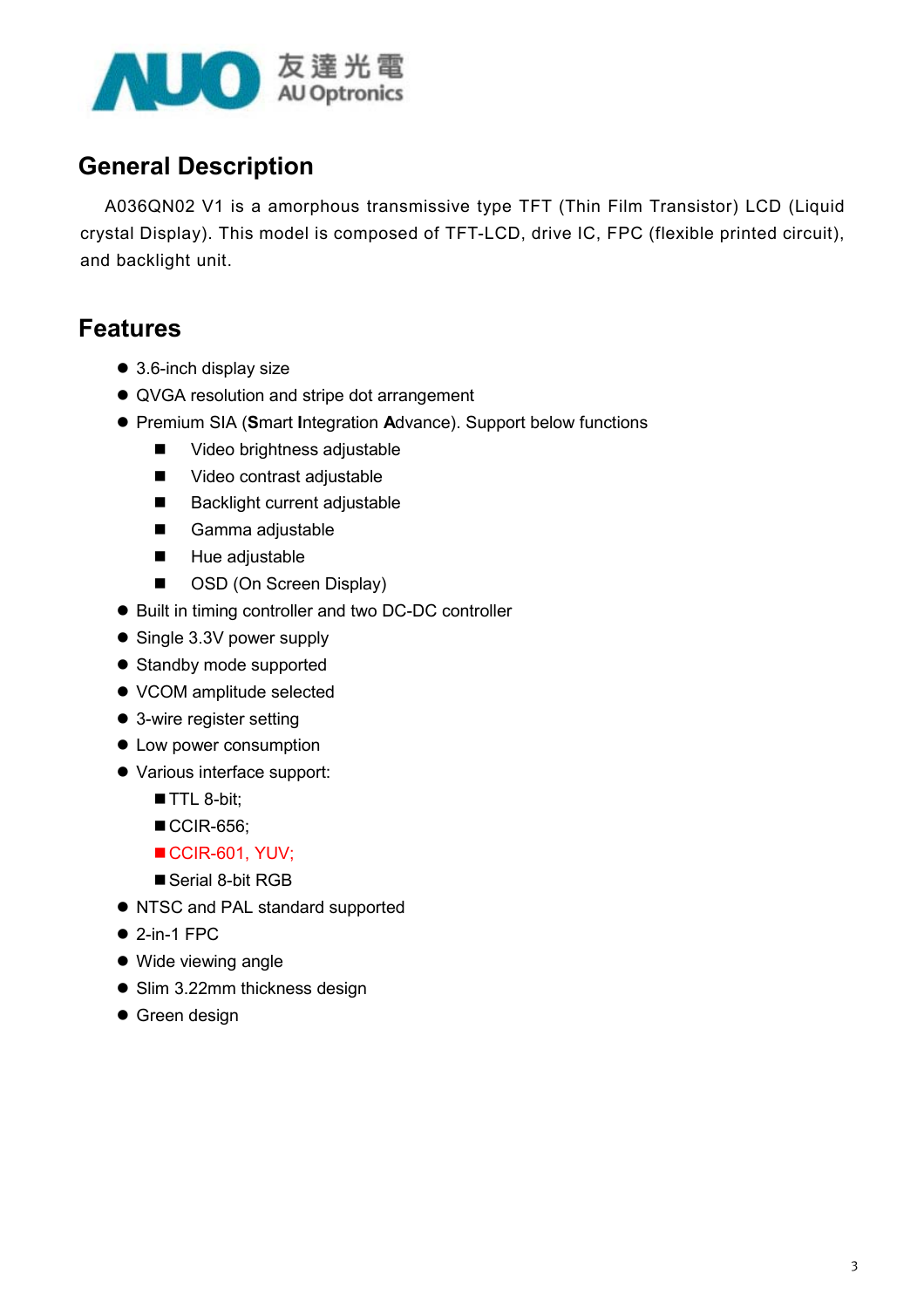

#### 1. General Information

| NO. | <b>Item</b>                | <b>Unit</b> | <b>Specification</b>                       | <b>Remark</b> |
|-----|----------------------------|-------------|--------------------------------------------|---------------|
| 1   | <b>Display Resolution</b>  | dot         | 960(H)×240(V)                              |               |
| 2   | <b>Active Area</b>         | mm.         | 72.96(H)x54.72(V)                          |               |
| 3   | <b>Screen Size</b>         | inch        | 3.59(Diagonal)                             |               |
| 4   | Dot Pitch                  | mm.         | $0.076(H)\times 0.228(V)$                  |               |
| 5   | <b>Color Configuration</b> |             | R. G. B. Stripe                            | Note 1        |
| 6   | <b>Color Depth</b>         |             | 16.7M Colors                               | Note 2        |
| 7   | <b>Overall Dimension</b>   | mm          | 84.55(H) $\times$ 65.5(V) $\times$ 3.22(T) | Note 3        |
| 8   | Weight                     | g           | TBD (Typical)                              |               |
| 9   | Panel surface treatment    |             | Hard coating 3H                            |               |
| 10  | Display Mode               |             | Normally White                             |               |

Note 1: Below figure shows dot stripe arrangement.



Note 2: The full color display depends on 8-bit data signal (pin13~36).

Note 3: Not include FPC. Refer next page to get further information.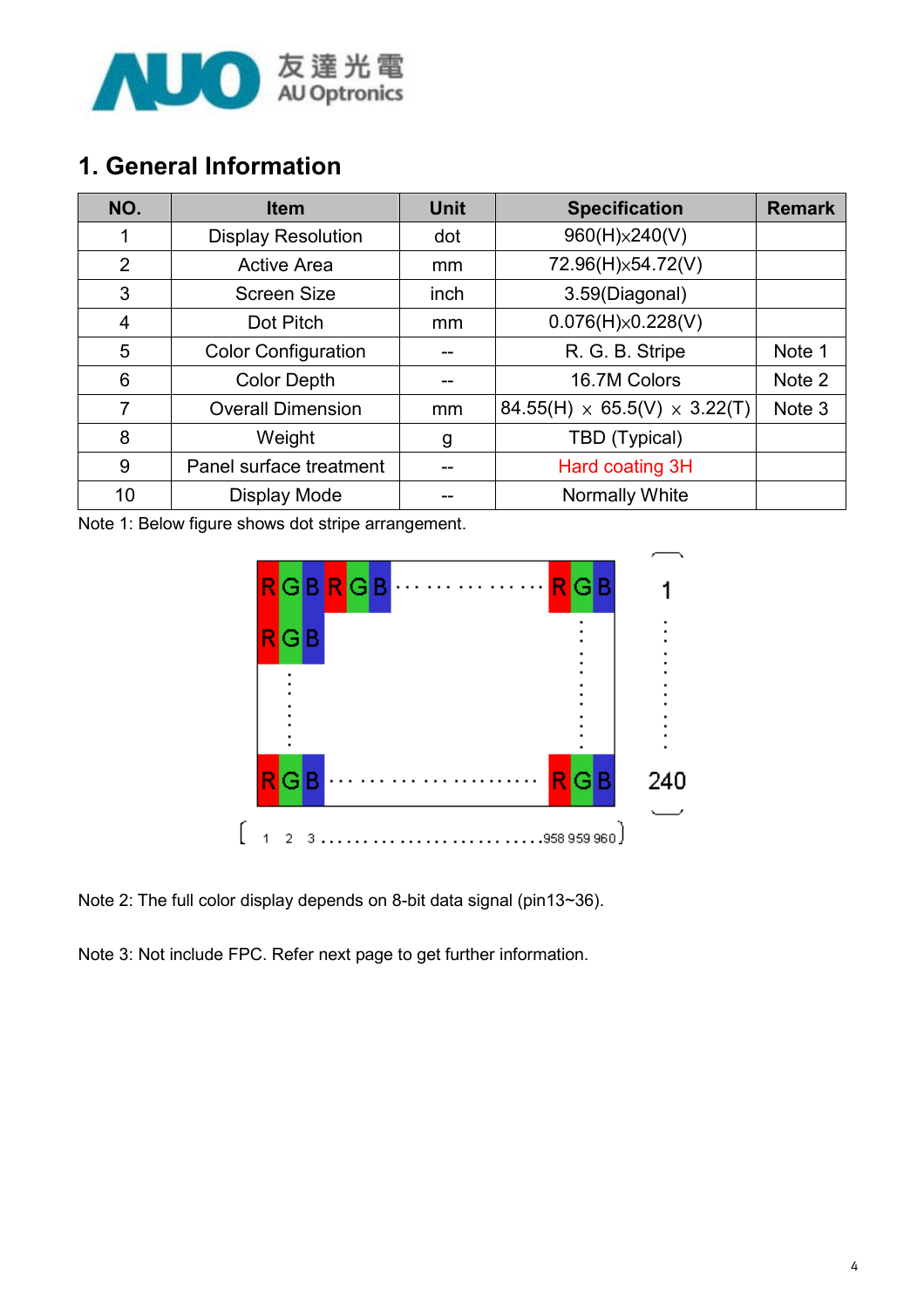

 $0\nmid N$ 

 $\frac{\partial 8.\xi}{\sqrt{0.2}}$ 

Active Area<br>72.960x54.720

 $-6.79$ 

 $-44.57-$ 

—74.76(Polarizer)——<br>-72.96(Active Area)—

 $-84.55 75.56 -$ 

NOTES:<br>1.Geneting radius of FPC should be larger than 0.6<br>3.Unit : mm



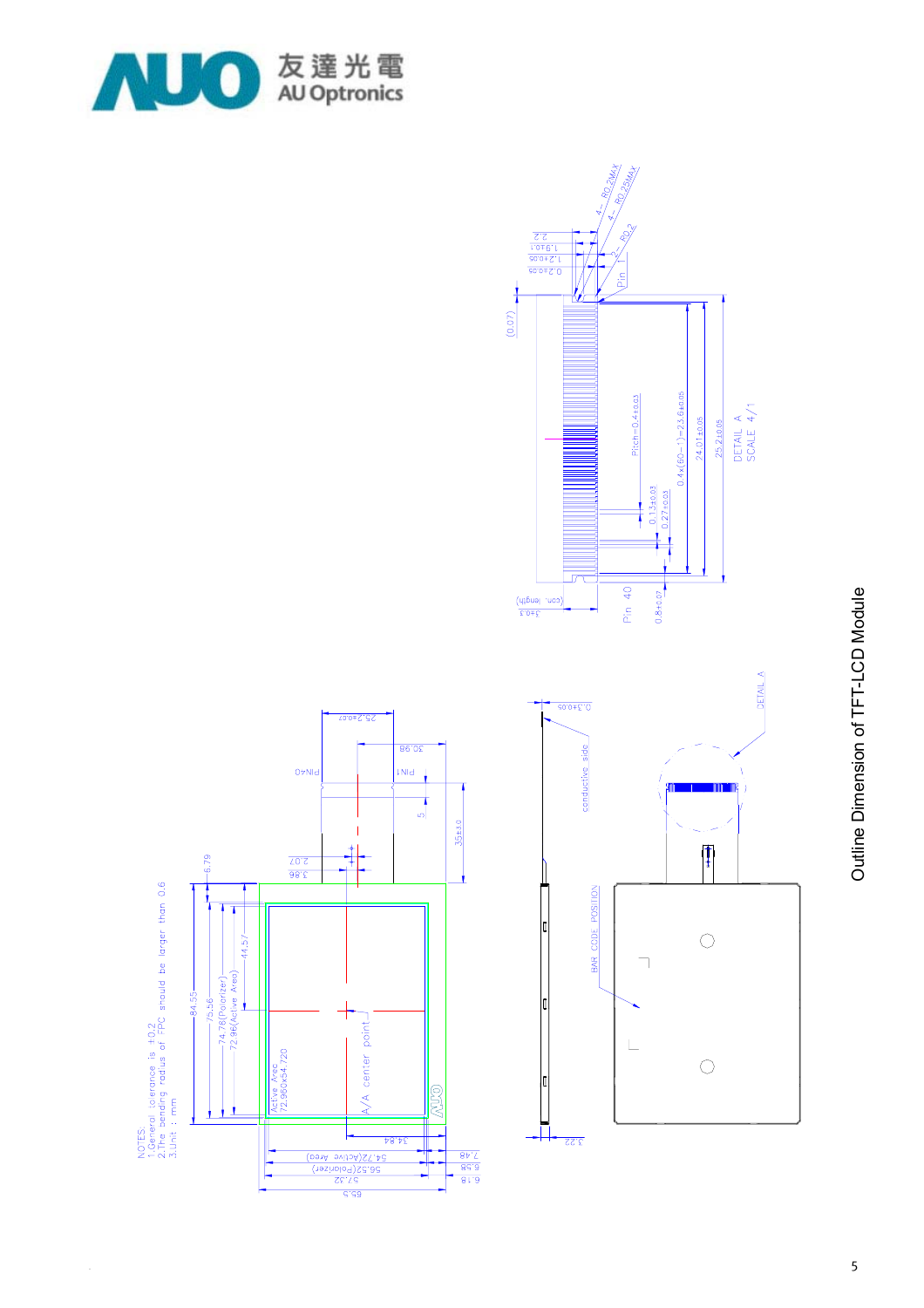

#### 2. Electrical Specifications

#### 2.1 FPC Pin Assignment

| Pin no         | <b>Symbol</b>    | $II$           | <b>Description</b>    | <b>Remark</b> |
|----------------|------------------|----------------|-----------------------|---------------|
| 1              | <b>AGND</b>      | G              | Analog ground         |               |
| $\overline{2}$ | <b>AVDD</b>      | <b>PS</b>      | Analog power          |               |
| 3              | <b>AGND</b>      | G              | Analog ground         |               |
| $\overline{4}$ | PVDD1            | PI             | AVDD regulator power  |               |
| 5              | PLL1             | T              | PLL filter capacitor1 |               |
| 6              | PLL <sub>0</sub> | T              | PLL filter capacitor2 |               |
| $\overline{7}$ | <b>GND</b>       | G              | System ground         |               |
| 8              | CL _OSD          | $\circ$        | OSD clock             |               |
| 9              | R_OSD            | $\mathbf{I}$   | <b>OSD Red data</b>   |               |
| 10             | G_OSD            | $\mathsf{I}$   | OSD Green data        |               |
| 11             | <b>B_OSD</b>     | T              | OSD Blue data         |               |
| 12             | En_OSD           | $\mathbf{I}$   | OSD enable            |               |
| 13             | $B_0$            | $\mathsf{I}$   | Blue bit0             |               |
| 14             | $B_1$            |                | Blue bit1             |               |
| 15             | $B_2$            | I              | Blue bit2             |               |
| 16             | $B_3$            |                | Blue bit3             |               |
| 17             | $B_4$            |                | Blue bit4             |               |
| 18             | $B_5$            | Ш              | Blue bit5             |               |
| 19             | $B_6$            | Ш              | Blue bit6             |               |
| 20             | $B_7$            | ı              | Blue bit7             |               |
| 21             | $G_0$            | L              | Green bit0            |               |
| 22             | $G_1$            | L              | Green bit1            |               |
| 23             | $G_2$            | I              | Green bit2            |               |
| 24             | $G_3$            | $\overline{1}$ | Green bit3            |               |
| 25             | $G_4$            | I              | Green bit4            |               |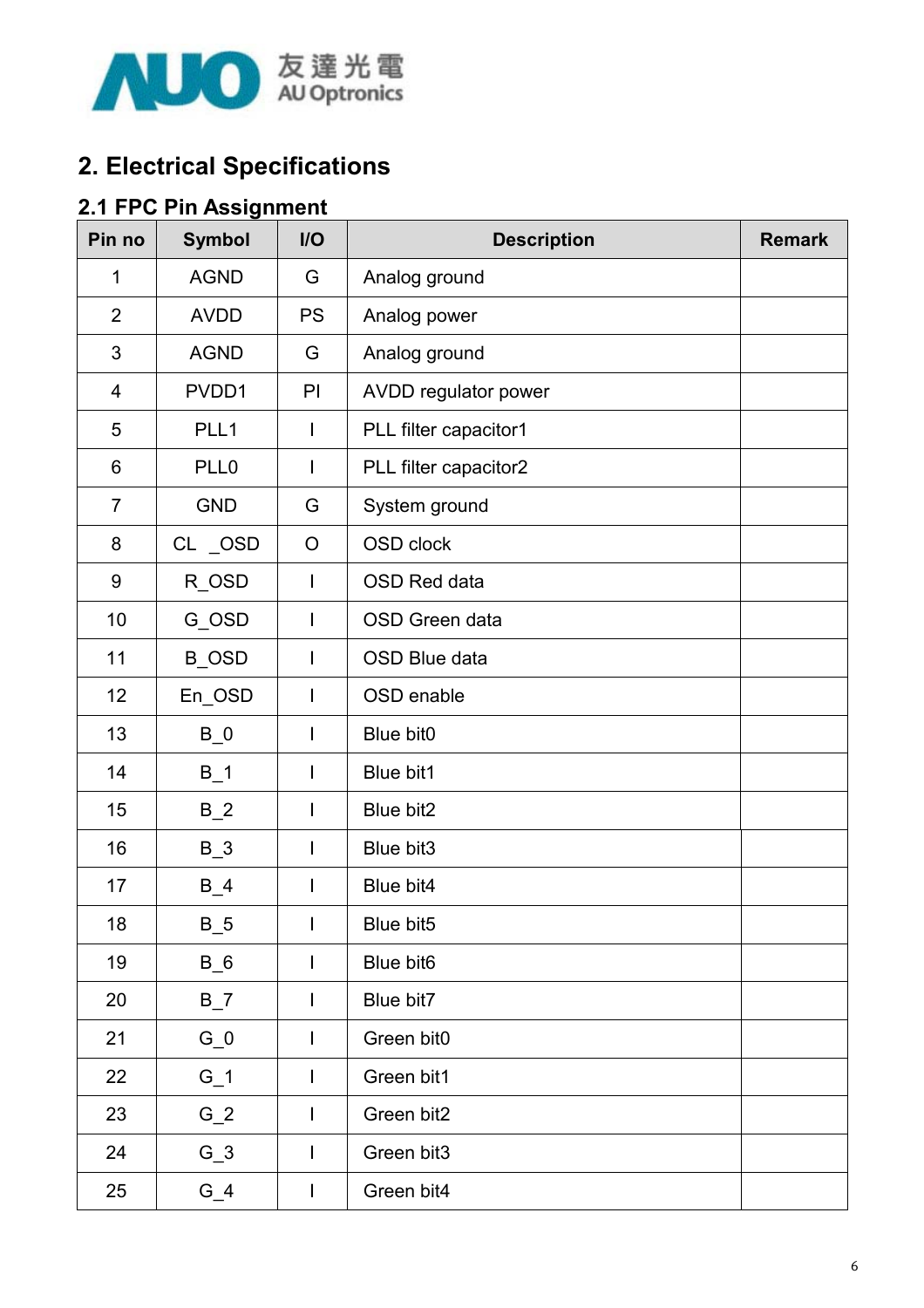

| 26 | $G_5$             | L              | Green bit5                                                 |  |
|----|-------------------|----------------|------------------------------------------------------------|--|
| 27 | $G_6$             | I              | Green bit6                                                 |  |
| 28 | $G_7$             | I              | Green bit7                                                 |  |
| 29 | $R_0$             | $\mathbf{I}$   | Red bit0                                                   |  |
| 30 | $R_1$             | L              | Red bit1                                                   |  |
| 31 | $R_2$             | $\mathbf{I}$   | Red bit2                                                   |  |
| 32 | $R_3$             | $\mathbf{I}$   | Red bit3                                                   |  |
| 33 | $R_4$             | $\mathbf{I}$   | Red bit4                                                   |  |
| 34 | $R_{-}5$          | ı              | Red bit5                                                   |  |
| 35 | $R_6$             |                | Red bit <sub>6</sub>                                       |  |
| 36 | $R_7$             |                | Red bit7                                                   |  |
| 37 | <b>DCL</b>        |                | <b>Clock</b>                                               |  |
| 38 | <b>VSYNC</b>      | $\overline{1}$ | Vertical sync input. Negative polarity                     |  |
| 39 | <b>HSYNC</b>      | $\mathbf{I}$   | Horizontal sync input. Negative polarity                   |  |
| 40 | <b>SCL</b>        |                | Serial communication clock input                           |  |
| 41 | <b>SDA</b>        |                | Serial communication data input                            |  |
| 42 | <b>CSB</b>        |                | Serial communication chip select                           |  |
| 43 | <b>VCC</b>        | I              | Digital power                                              |  |
| 44 | <b>DRV</b>        | O              | Signal for power transistor of the PVDD boost<br>converter |  |
| 45 | <b>DRVLED</b>     | O              | Signal for power transistor of the LED boost<br>converter  |  |
| 46 | LED_ANODE         | $\mathbf{I}$   | LED power                                                  |  |
| 47 | <b>FBLED</b>      | FI             | LED boost regulator feedback                               |  |
| 48 | <b>GND</b>        | G              | System ground                                              |  |
| 49 | <b>FRP</b>        | $\circ$        | Frame polarity                                             |  |
| 50 | <b>VCAC</b>       | <b>PS</b>      | VCOM_AC                                                    |  |
| 51 | PVDD <sub>2</sub> | PI             | Charge pump power supply                                   |  |
| 52 | C <sub>1</sub> M  | $\mathsf C$    | Connect capacitor for power circuit                        |  |
|    |                   |                |                                                            |  |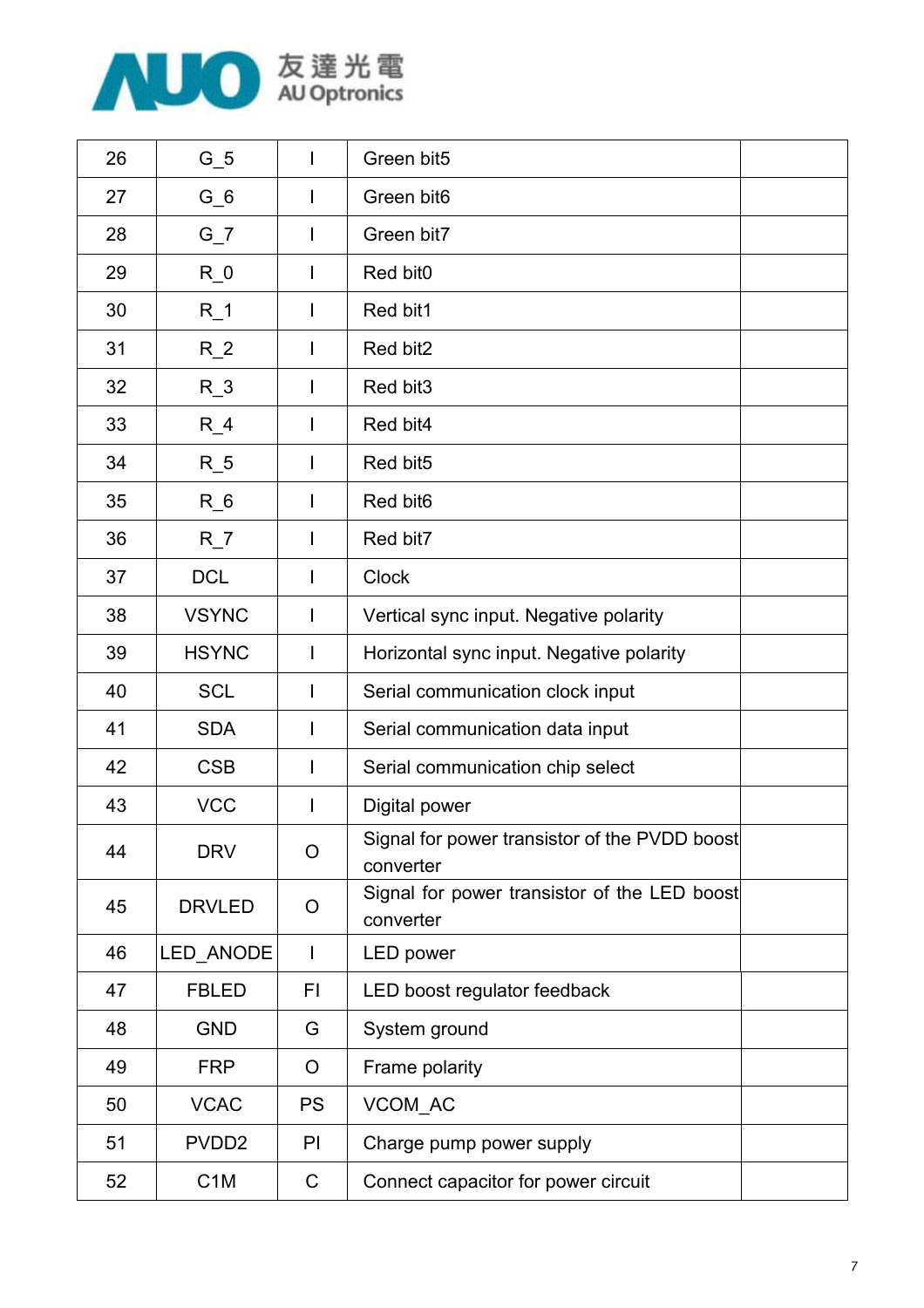

| 53 | C1P               | C         | Connect capacitor for power circuit    |              |
|----|-------------------|-----------|----------------------------------------|--------------|
| 54 | VINT <sub>1</sub> | <b>PS</b> | Intermediate voltage for charge pump   |              |
| 55 | C <sub>3</sub> M  | C         | Connect capacitor for power circuit    |              |
| 56 | C3P               | C         | Connect capacitor for power circuit    |              |
| 57 | Vgoff L           | <b>PS</b> | Negative power for gate driver output  |              |
| 58 | Vgoff H           | <b>PS</b> | Negative power for gate driver output  | Vgoff L+VCAC |
| 59 | <b>VGH</b>        | <b>PS</b> | Positive power for gate driver outputs |              |
| 60 | <b>VCOM</b>       | O         | VCOM                                   |              |

I: Digital signal input, O: Digital signal output, G: GND, PI: Power input

C: Power set capacitor connect pin, FI: Feedback input, PS: Power setting,



#### 2.2 Absolute Maximum Ratings

| <b>Item</b> | <b>Symbol</b> | <b>Condition</b> | Min.   | Max. | <b>Unit</b>          | <b>Remark</b> |
|-------------|---------------|------------------|--------|------|----------------------|---------------|
| Power       | <b>VCC</b>    | $GND=0$          | $-0.5$ | 5    | V                    | Note 1        |
| voltage     | <b>AVDD</b>   | AGND=0           | $-0.5$ |      |                      | Note 1        |
| Operating   |               |                  |        | 60   | $\mathrm{C}^{\circ}$ | Ambient       |
| temperature | 0<br>Topa     |                  |        |      | Temperature          |               |
| Storage     |               |                  | $-25$  |      | $\mathrm{C}^{\circ}$ | Ambient       |
| temperature | Tstg<br>--    |                  |        | 80   |                      | Temperature   |

Note 1: Functional operation should be restricted under normal ambient temperature.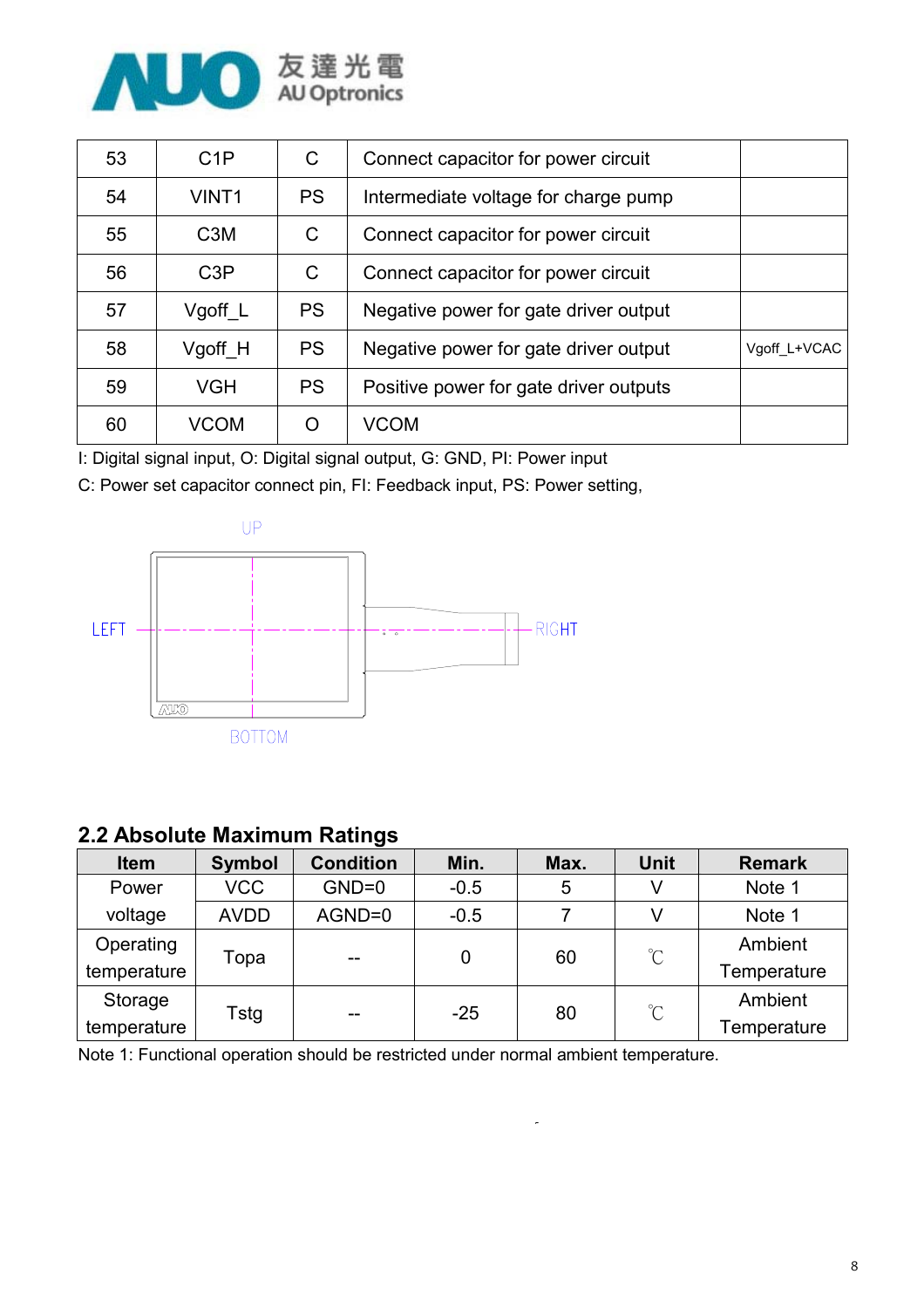

#### 3. Electrical Characteristics

The following items are measured under stable condition and suggested application circuit.

|              | . .<br><b>Item</b> | <b>Symbol</b>   | Min.        | Typ.                     | Max.         | <b>Unit</b> | <b>Remark</b>            |
|--------------|--------------------|-----------------|-------------|--------------------------|--------------|-------------|--------------------------|
|              |                    | <b>VCC</b>      | 2.7         | 3.3                      | 3.6          | $\vee$      |                          |
| Power supply |                    | <b>AVDD</b>     | 5.0         | 5.25                     | 5.5          | $\vee$      |                          |
|              |                    | <b>VGH</b>      | 11.5        | 12.5                     | 13.5         | $\vee$      |                          |
|              |                    | <b>VGL</b>      |             | -VGH                     |              | $\vee$      |                          |
| Output       | H Level            | $V_{OH}$        | $Vcc-0.4$   |                          |              |             |                          |
| Signal       | L Level            | $V_{OL}$        | <b>GND</b>  |                          | $GND+0.4$    |             |                          |
| Input        | H Level            | V <sub>IH</sub> | $0.7V_{CC}$ | $\overline{\phantom{a}}$ | $V_{\rm CC}$ | $\vee$      |                          |
| Signal       | L Level            | $V_{IL}$        | <b>GND</b>  | $\overline{\phantom{a}}$ | $0.3V_{CC}$  | $\vee$      |                          |
|              | Output  H Level    | <b>IOH</b>      |             | 10                       |              | uA          |                          |
|              | current   L Level  | <b>IOL</b>      |             | $-10$                    |              | uA          |                          |
|              | Analog stand by    |                 |             |                          | 200          | uA          | <b>DCL</b><br>is stopped |
|              | current            | $I_{st}$        |             |                          |              |             |                          |
|              |                    | $V_{CAC}$       | 4.0         | 5.6                      | 7.0          | $Vp-p$      | AC component             |
|              | <b>VCOM</b>        | $V_{CDC}$       |             | <b>TBD</b>               |              | V           | DC component             |

#### 3.1 TFT- LCD Typical Operation Condition

Note: Above every operation range is based on stable operation from suggested application circuit 3.5.1.

#### 3.2 Register Information

| <b>MSB</b> |                  |  |                                   |                |                |    |                |                |                |                |  |  |
|------------|------------------|--|-----------------------------------|----------------|----------------|----|----------------|----------------|----------------|----------------|--|--|
|            |                  |  | D15   D14   D13   D12   D11   D10 | D <sub>9</sub> | D <sub>8</sub> | D7 | D <sub>6</sub> | D <sub>5</sub> | D <sub>4</sub> | D <sub>3</sub> |  |  |
|            | Register address |  |                                   |                |                |    | <b>DATA</b>    |                |                |                |  |  |

#### 3.2.1 Register Setting

|                | No.<br><b>Description</b> |  | <b>Address</b> |  |  |  | Initial default value                              |   |   |  |   |   |  |  |   |  |                |
|----------------|---------------------------|--|----------------|--|--|--|----------------------------------------------------|---|---|--|---|---|--|--|---|--|----------------|
|                |                           |  |                |  |  |  | D15 D14 D13 D12 D11 D10 D9 D8 D7 D6 D5 D4 D3 D2 D1 |   |   |  |   |   |  |  |   |  | D <sub>0</sub> |
| R <sub>0</sub> | System setting            |  |                |  |  |  | 0                                                  | 0 |   |  | 0 |   |  |  |   |  |                |
| R <sub>1</sub> | Timing setting            |  |                |  |  |  | 0                                                  | 1 |   |  | 0 |   |  |  | 0 |  |                |
| R <sub>2</sub> | Timing setting            |  |                |  |  |  | Χ                                                  | Χ | Χ |  | 0 | 0 |  |  | 0 |  |                |
| R <sub>3</sub> | Timing setting            |  |                |  |  |  | 0                                                  | 0 |   |  | 0 | 0 |  |  | 0 |  |                |
| R <sub>4</sub> | Timing setting            |  |                |  |  |  |                                                    | 0 |   |  |   |   |  |  |   |  |                |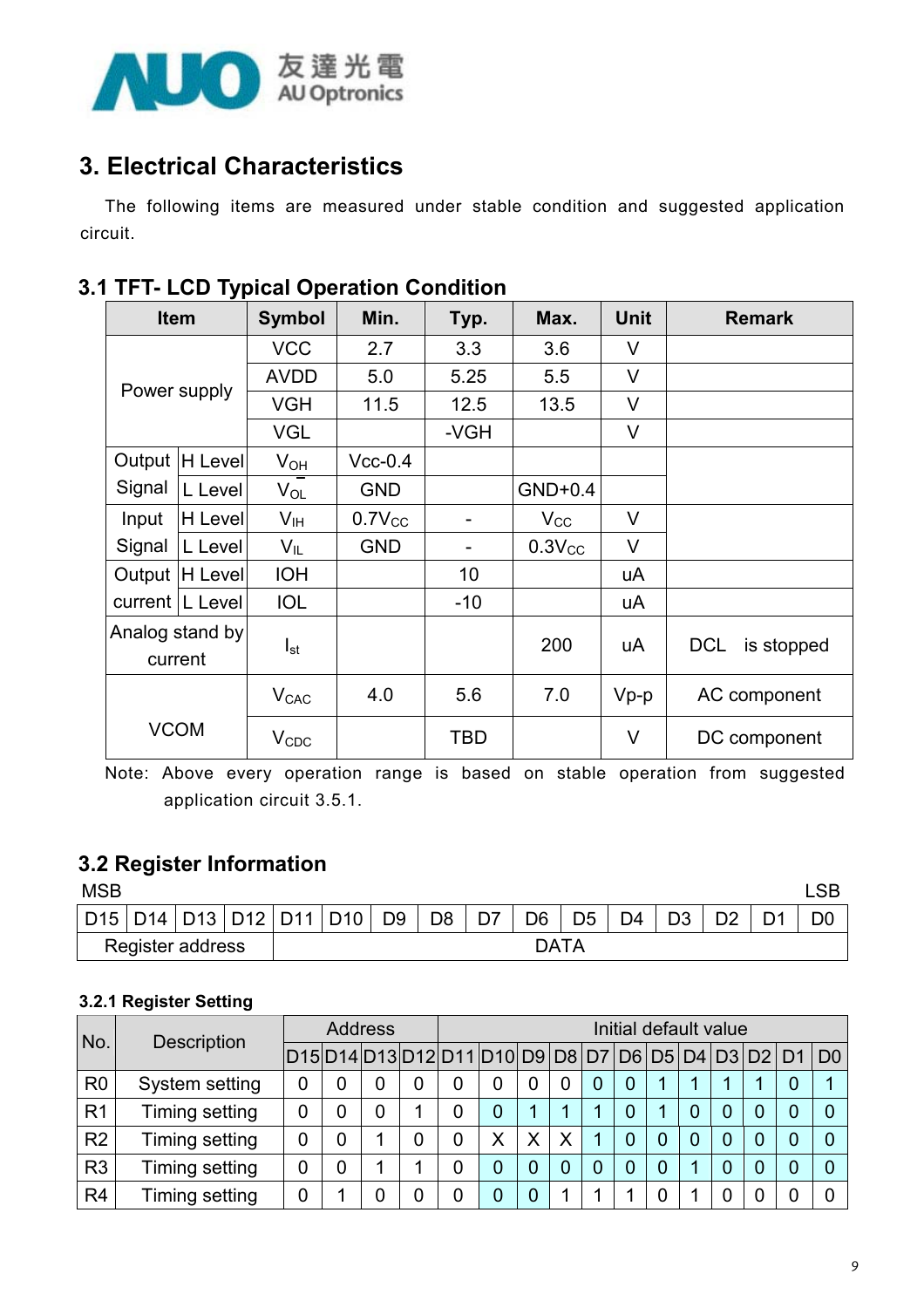

| R <sub>5</sub>  | Data setting      | $\overline{0}$ |   |   | 0 | X              |   |   |   |   | 0 | 0 | 0 |                |  |
|-----------------|-------------------|----------------|---|---|---|----------------|---|---|---|---|---|---|---|----------------|--|
| R <sub>6</sub>  | <b>Brightness</b> | 0              |   |   | 0 | X              | Χ |   |   | 0 | O | U | 0 | 0              |  |
| R7              | Hue/Saturation    | 0              |   | л | 0 | Χ              |   |   |   |   | 0 |   | 0 | 0              |  |
| R <sub>8</sub>  | <b>VCOM AC/DC</b> |                | 0 |   | 0 | $\overline{0}$ |   |   | 0 | 0 | 0 |   | 0 | $\overline{0}$ |  |
| R <sub>9</sub>  | PLL setting       |                | 0 |   | 0 | $\overline{0}$ | Χ | X |   | л | 0 | 0 | 0 | 0              |  |
| <b>R10</b>      | DAC setting       |                | 0 |   | 0 | Χ              | Χ |   | Χ | Χ | 0 | 0 | 0 | 0              |  |
| <b>R11</b>      | Contrast/LED      |                | 0 |   | 0 | Χ              | 1 |   | 0 |   | 0 | 0 | 1 | $\overline{0}$ |  |
| R <sub>12</sub> | Power supply      |                |   |   | 0 | Χ              | Χ |   | 0 | 0 | O |   | 0 | 0              |  |

Note 1: "X" is "Don't care". " " could be modifyed by customer.

#### Register R0

| <b>Bit</b>     |                            | <b>Function</b>                                     |
|----------------|----------------------------|-----------------------------------------------------|
|                |                            | "0" > VA, VB, VC are generated by                   |
| 7              | <b>MOD</b> function        | CPH1, CPH2, CPH3 (default)                          |
|                |                            | "1" $\rightarrow$ VA, VB, VC are generated by CPH1. |
| 6              | Vertical shift selection   | "0" → Scan down.(default)                           |
|                |                            | "1" $\rightarrow$ Scan up.                          |
| 5              | Horizontal shift selection | "0" $\rightarrow$ Shift left.                       |
|                |                            | "1" → Shift right.(default)                         |
| 4              | Global reset               | "0" $\rightarrow$ Chip reset.                       |
|                |                            | "1" → Normal operation. (default)                   |
| 3              | Standby mode               | "0" $\rightarrow$ Standby.                          |
|                |                            | "1" $\rightarrow$ Normal operation. (default)       |
| $\overline{2}$ | PVDD DC-DC shutdown        | "0" $\rightarrow$ Converter is off.                 |
|                |                            | "1" → Converter is on. (default)                    |
| 1              | LED DC-DC shutdown         | "0" → Converter is off.(default)                    |
|                |                            | "1" → Converter is on.                              |
| 0              | Charge pump shutdown       | "0" $\rightarrow$ Converter is off.                 |
|                |                            | "1" → Converter is on. (default)                    |

Note: Bold blue sentence is suggested setting for A036QN02 V1.

#### Register R1

| <b>Bit</b> |                              | <b>Function</b>                                                |
|------------|------------------------------|----------------------------------------------------------------|
| $10 - 9$   | <b>Vertical resolution</b>   | "00" > Vertical resolution 240 lines                           |
|            | selection                    | "01" $\rightarrow$ Vertical resolution 234 lines. (default)    |
| $8 - 6$    | <b>Horizontal resolution</b> | "011" → Horizontal resolution 960 dots.                        |
|            | selection                    | "110" $\rightarrow$ Horizontal resolution 1440 dots. (default) |
| 5          | Automatic/Manual             | "0" → PAL/NTSC auto detection disable.                         |
|            | PAL selection.               | "1" Auto detection enable.(default)                            |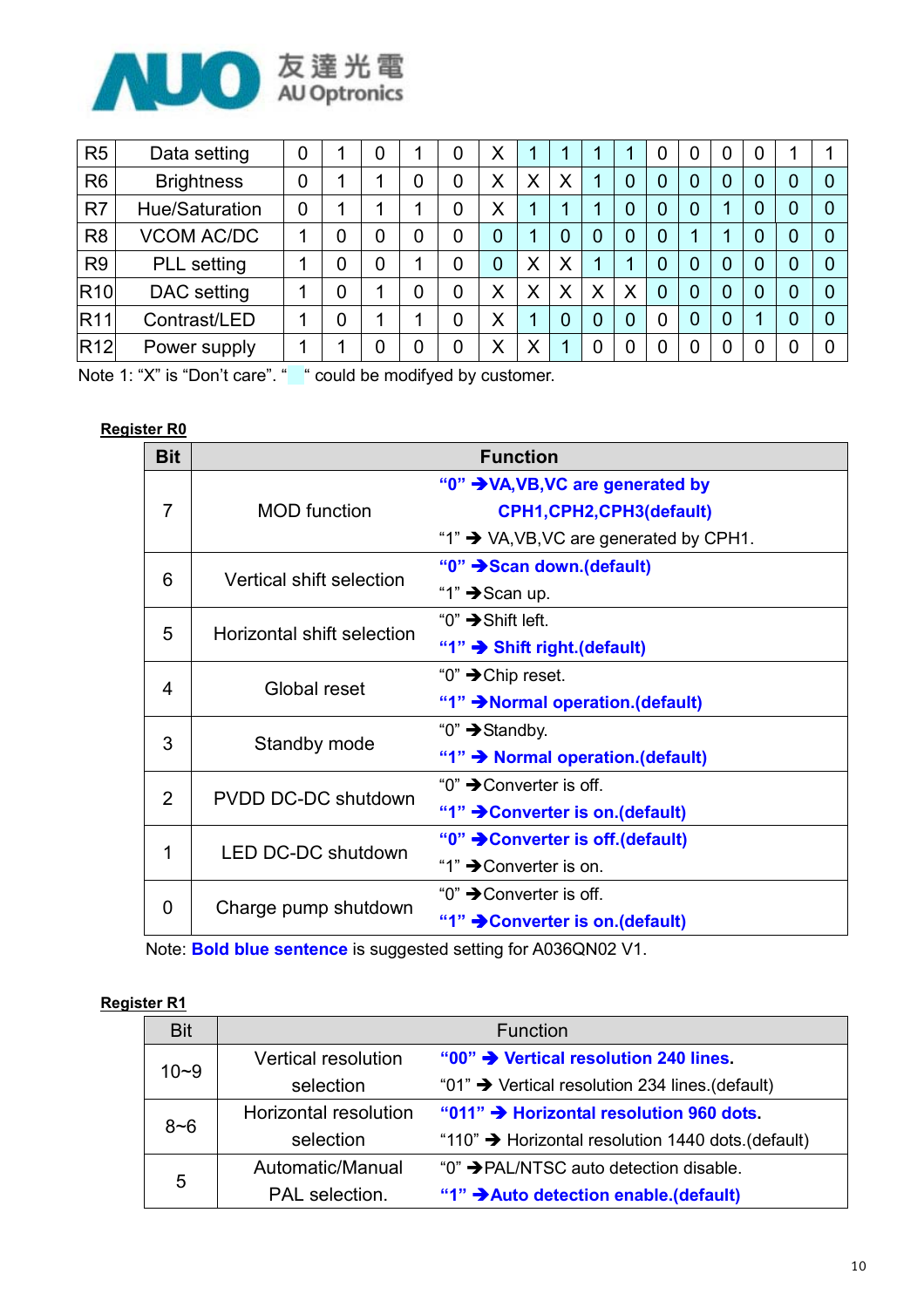

|         | NTSC/PAL selection. | "0" INTSC input format. (default)            |
|---------|---------------------|----------------------------------------------|
| 4       |                     | "1" $\rightarrow$ PAL input format.          |
|         | Input data format.  | " $0$ XX0" $\rightarrow$ UPS051.(default)    |
|         |                     | "0XX1" → Parallel RGB data input.            |
|         |                     | "1000" $\rightarrow$ UPS052 320RGB 24.54MHz. |
| $3 - 0$ |                     | "1001" → UPS052 360RGB 27MHz.                |
|         |                     | "1010" $\rightarrow$ YUV mode A 24.54MHz.    |
|         |                     | "1011" $\rightarrow$ YUV mode A 27MHz.       |
|         |                     | "1100" $\rightarrow$ YUV mode B 24.54MHz.    |
|         |                     | "1101" $\rightarrow$ YUV mode B 27MHz.       |
|         |                     | "1110" $\rightarrow$ CCIR656 24.54MHz.       |
|         |                     | "1111" $\rightarrow$ CCIR656 27MHHz.         |

Note: Bold blue sentence is suggested setting for A036QN02 V1. Customer needs to manually set bit 10~6.

#### Register R2

| <b>Bit</b> |                                          | <b>Function</b>                                    |
|------------|------------------------------------------|----------------------------------------------------|
| $7 - 0$    | Horizontal data<br>Start delay selection | "00000000" → Ths=Thstyp-128 CL period.             |
|            |                                          | "10000000" $\rightarrow$ Ths=Thstyp.(default)      |
|            |                                          | "11111111" $\rightarrow$ Ths=Thstyp+127 CL period. |

Note 1: Bold blue sentence is suggested setting for A036QN02 V1.

Note 2: Ths: Horizontal data start pulse.

Thstyp: Typical values of horizontal data start pulse.

#### Register R3

| <b>Bit</b> |                                               | <b>Function</b>                                       |
|------------|-----------------------------------------------|-------------------------------------------------------|
|            | Gate driver<br>Vgoff setting                  | "0" → Vgoff=Vgoff_L. (default)                        |
| 10         |                                               | "1" → Vgoff switches between Vgoff L and              |
|            |                                               | Vgoff H                                               |
| 9          | Dopt function                                 | "0" R,G,B are sample simultaneous.(default)           |
|            |                                               | "1" $\rightarrow$ R, G, B are sample sequentially.    |
|            | Source driver<br>start pulse delay selection. | "0000" >Horizontal start display=Ths.(default)        |
| $8 - 5$    |                                               | "1111" → Horizontal start display=Ths+15 CL<br>period |
|            |                                               | (default)                                             |
|            | Gate driver start pulse<br>delay selection    | "00000" → Tstv=Tstvtyp-16 Hsync period                |
| $4 - 0$    |                                               | "10000" → Tstv=Tstvtyp.(default)                      |
|            |                                               | "11111" $\rightarrow$ Tstv=Tstvtyp+15 Hsync period    |

Note: Bold blue sentence is suggested setting for A036QN02 V1. Customer needs to manually set bit 10.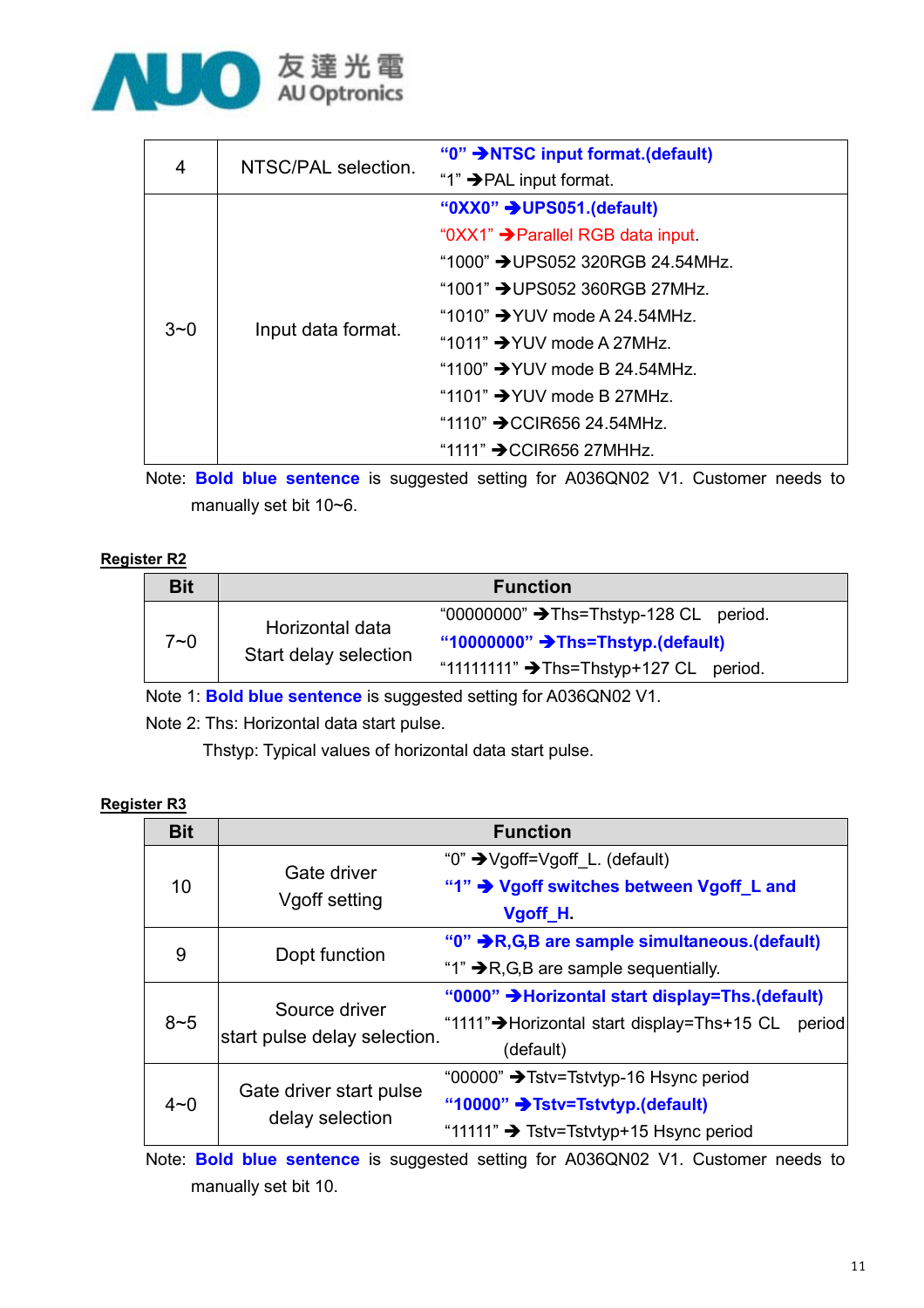

#### Register R4

| <b>Bit</b> |                                            | <b>Function</b>                       |
|------------|--------------------------------------------|---------------------------------------|
| $10 - 9$   | Gate driver start pulse<br>delay selection | " $00" \rightarrow$ default           |
|            |                                            | "01" $\rightarrow$ Odd frame advance  |
|            |                                            | "10" $\rightarrow$ Even frame advance |

Note 1: Bold blue sentence is suggested setting for A036QN02 V1.

#### Register R5

| <b>Bit</b> |                      | <b>Function</b>                              |
|------------|----------------------|----------------------------------------------|
|            |                      | "00" $\rightarrow$ 0.25 $^*$ white level     |
| $9 - 8$    | Display level of     | "01" $\rightarrow$ 0.5 $^*$ white level      |
|            | Green OSD data       | "10" $\rightarrow$ 0.75 $^*$ white level     |
|            |                      | "11" $\rightarrow$ 1 * white level (default) |
|            |                      | "00" $\rightarrow$ 0.25 $^*$ white level     |
| $7 - 6$    | Display level of     | "01" $\rightarrow$ 0.5 $^*$ white level      |
|            | <b>Blue OSD data</b> | "10" $\rightarrow$ 0.75 $^*$ white level     |
|            |                      | "11" $\rightarrow$ 1 * white level (default) |

Note: Bold blue sentence is suggested setting for A036QN02 V1.

#### Register R6

| <b>Bit</b>                                                                |                                       | <b>Function</b>                      |
|---------------------------------------------------------------------------|---------------------------------------|--------------------------------------|
| 7~0                                                                       | <b>Brightness level</b><br>adjustment | "00000000" <b>→</b> -128             |
|                                                                           |                                       | "10000000" $\rightarrow$ 0 (default) |
|                                                                           |                                       | "11111111" $\rightarrow$ +127        |
| Note 1: <b>Delal blue equipment</b> is quagested potting for A0000NI00 V4 |                                       |                                      |

Note 1: Bold blue sentence is suggested setting for A036QN02 V1.

Note 2: Display data=(RGB data) \* Contrast +Brightness

Contrast setting is on register R11.

#### Register R7

| <b>Bit</b> |                                           | <b>Function</b>                              |
|------------|-------------------------------------------|----------------------------------------------|
|            |                                           | "00" $\rightarrow$ 0.25 $*$ white level      |
| $9 - 8$    | Display level of                          | "01" $\rightarrow$ 0.5 $^*$ white level      |
|            | Red OSD data                              | "10" $\rightarrow$ 0.75 $^*$ white level     |
|            |                                           | "11" $\rightarrow$ 1 * white level (default) |
|            | <b>YUV Hue</b><br>color adjustment        | "0000" $\rightarrow$ -40 $^{\circ}$          |
| $7 - 4$    |                                           | "1000" $\rightarrow 0^{\circ}$ (default)     |
|            |                                           | "1111" $\rightarrow 35^{\circ}$              |
|            | <b>YUV</b> saturation<br>color adjustment | "0000"→0                                     |
| $3 - 0$    |                                           | "1000" $\rightarrow$ 1 (default)             |
|            |                                           | "1111" <b>→</b> 1.875                        |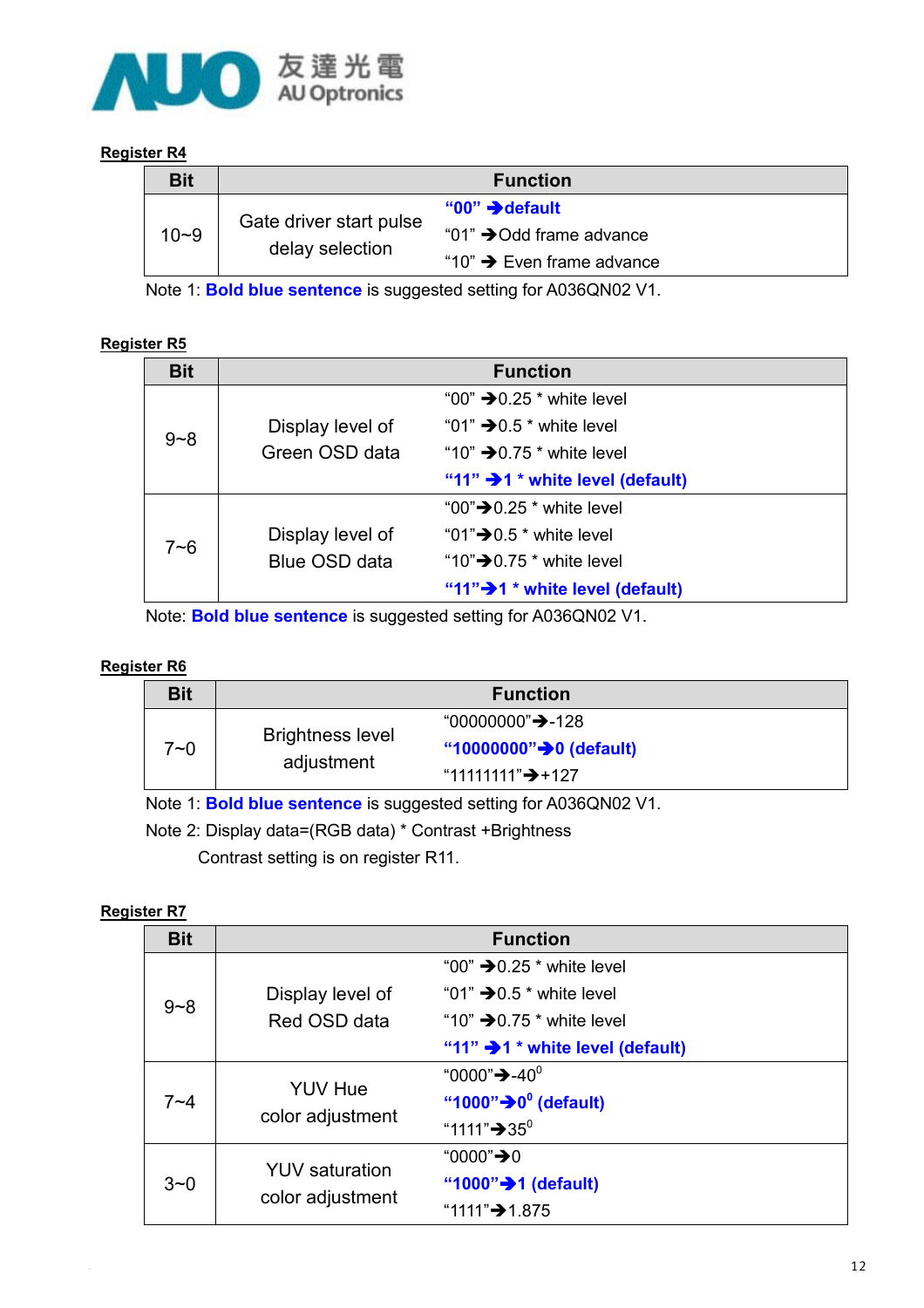

Note 1: Bold blue sentence is suggested setting for A036QN02 V1.

Note 2:  $C_B = SAT * (C_{B0} * cos(HUE) + C_{R0} * sin(HUE))$ 

 $C_R$ =SAT \* ( $C_{R0}$  \* cos(HUE) -  $C_{B0}$  \* sin(HUE))

Saturation and Hue correction functions are only available for CCIR input format.

#### Register R8

| <b>Bit</b> |                                     | <b>Function</b>                                  |
|------------|-------------------------------------|--------------------------------------------------|
|            | <b>VCOM DC level</b><br>adjustment  | "000000" <b>→</b> 0V                             |
| $10 - 5$   |                                     | "010000" → 0.55V (default)                       |
|            |                                     | "110000" <b>→</b> 2.1V                           |
| 4          | <b>VCOM DC Enable function</b>      | "0"→ VCOM DC function disabled VCOM pin is Hi-Z. |
|            |                                     | "1"→Enable (default)                             |
| $3 - 0$    | <b>VCOM AC level</b><br>adjustment. | "0000" <b>→</b> 4.0V                             |
|            |                                     | "1000" $\rightarrow$ 5.6V (default)              |
|            |                                     | "1111" <b>→</b> 7.0V                             |

Note: Bold blue sentence is suggested setting for A036QN02 V1.

#### Register R9

| <b>Bit</b> |                              | <b>Function</b>                             |
|------------|------------------------------|---------------------------------------------|
|            | PLL enable selection         | " $0$ " $\rightarrow$ PLL disable (default) |
| 10         |                              | "1" $\rightarrow$ PLL enable                |
| 7~0        | <b>PLL</b> divider selection | "00000000"→PLL divider -192.                |
|            |                              | "11000000">PLL divider define according     |
|            |                              | horizontal resolution (default)             |
|            |                              | "11111111" $\rightarrow$ PLL divider +63    |

Note: Bold blue sentence is suggested setting for A036QN02 V1.

#### Register R10

| <b>Bit</b> |                            | <b>Function</b>                                                    |
|------------|----------------------------|--------------------------------------------------------------------|
|            |                            | "0" > FRP in phase with the polarity of the DAC                    |
| 5          | FRP source driver polarity | output (default)                                                   |
|            | inversion selection.       | "1" $\rightarrow$ FRP inverted with respect to the polarity of the |
|            |                            | DAC output                                                         |
|            |                            | "00" > Linear Gamma (default)                                      |
| $4 - 3$    | Gamma correction           | "01" $\rightarrow$ Gamma1.                                         |
|            | selection                  | "10" $\rightarrow$ Gamma2.                                         |
|            |                            | "11" <b>→</b> Gamma3.                                              |
| $2 - 0$    | DAC dynamic range          | "000" > 1.00V to 4.00V (default)                                   |
|            |                            | "001" <b>→</b> 0.89V to 4.11V                                      |
|            | adjustment.                | "010" <b>→</b> 0.77V to 4.23V                                      |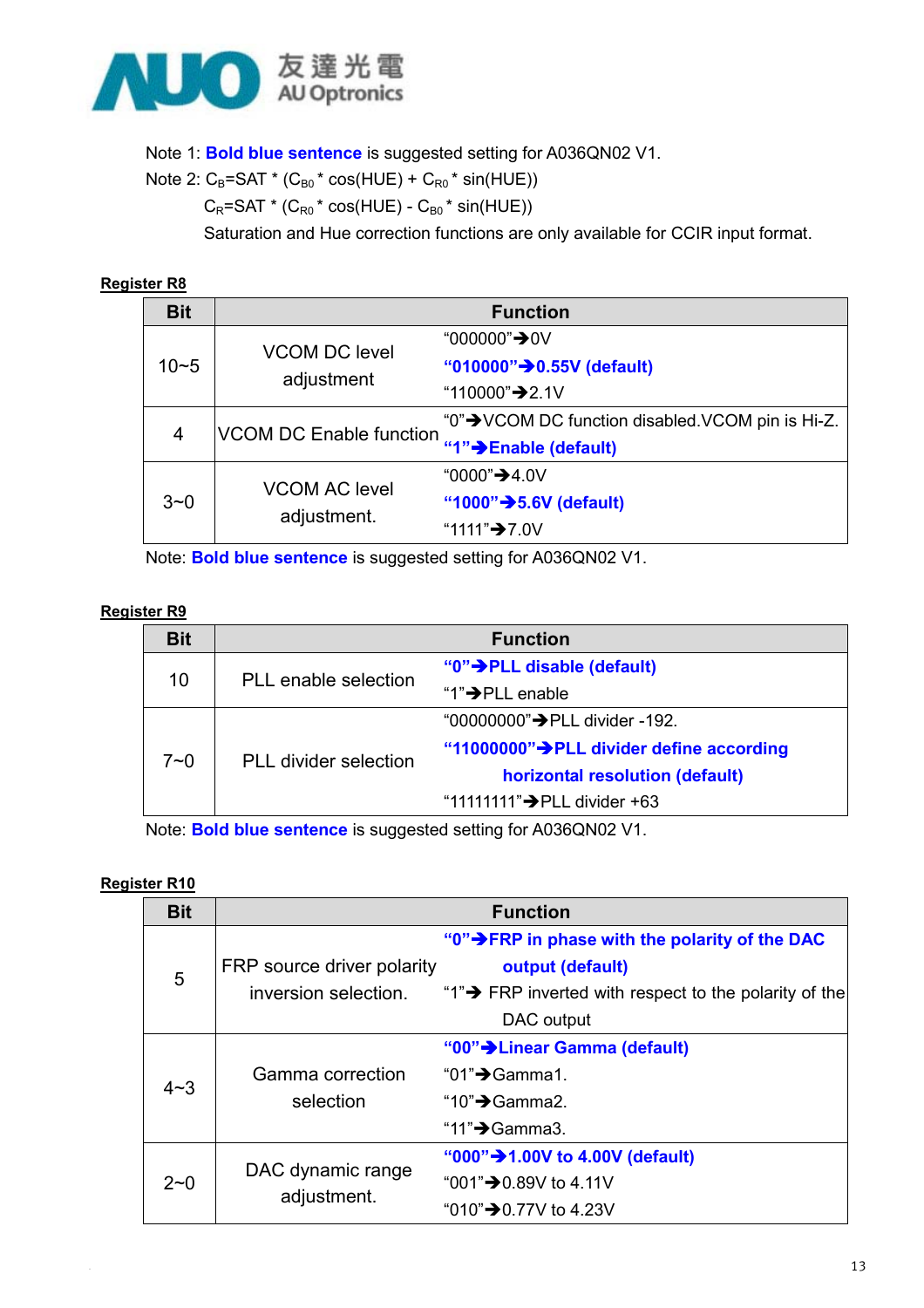

| "011" <b>→</b> 0.66V to 4.34V      |
|------------------------------------|
| "100" <b>→</b> 0.54V to 4.46V      |
| "101" $\rightarrow$ 0.43V to 4.57V |
| "110" $\rightarrow$ 0.31V to 4.69V |
| "111" <b>→</b> 0.20V to 4.80V      |

Note: Bold blue sentence is suggested setting for A036QN02 V1.

#### Register R11

| <b>Bit</b> | <b>Function</b>           |                                     |  |  |  |  |
|------------|---------------------------|-------------------------------------|--|--|--|--|
|            | <b>RGB</b> contrast level | "0000" <b>→</b> 0                   |  |  |  |  |
| $9 - 6$    |                           | "1000" $\rightarrow$ 1 (default)    |  |  |  |  |
|            | adjustment                | "1111" <b>→</b> 1.875               |  |  |  |  |
|            |                           | "00" <b>→</b> 75% (default)         |  |  |  |  |
| $4 - 3$    | DCDC maximum duty         | "01"→80%                            |  |  |  |  |
|            | cycle selection.          | "10"→85%                            |  |  |  |  |
|            |                           | "11"→90%                            |  |  |  |  |
|            |                           | "000" <b>→</b> 0.4V                 |  |  |  |  |
|            |                           | "001" $\bigstar$ 0.45V              |  |  |  |  |
|            |                           | "010" <b>→</b> 0.50V                |  |  |  |  |
| $2 - 0$    | DCDC feedback level       | "011" <b>→</b> 0.55V                |  |  |  |  |
|            | adjustment.               | "100" $\rightarrow$ 0.60V (default) |  |  |  |  |
|            |                           | "101" <b>→</b> 0.65V                |  |  |  |  |
|            |                           | "110" $\rightarrow$ 0.70V           |  |  |  |  |
|            |                           | "111" <b>→</b> 0.75V                |  |  |  |  |

Note: Bold blue sentence is suggested setting for A036QN02 V1.

#### Register R12

| <b>Bit</b> | <b>Function</b>      |                                                 |  |  |  |  |  |
|------------|----------------------|-------------------------------------------------|--|--|--|--|--|
|            | AVDD power supply    | "0" > AVDD generated by the internal regulator. |  |  |  |  |  |
| 8          | external adjustment. | "1">AVDD provided by an external regulator      |  |  |  |  |  |
|            |                      | (default)                                       |  |  |  |  |  |

Note 1: Application circuit is in chapter 3.4

Note 2: Bold blue sentence is suggested setting for A036QN02 V1. Customer needs to manually set bit 8.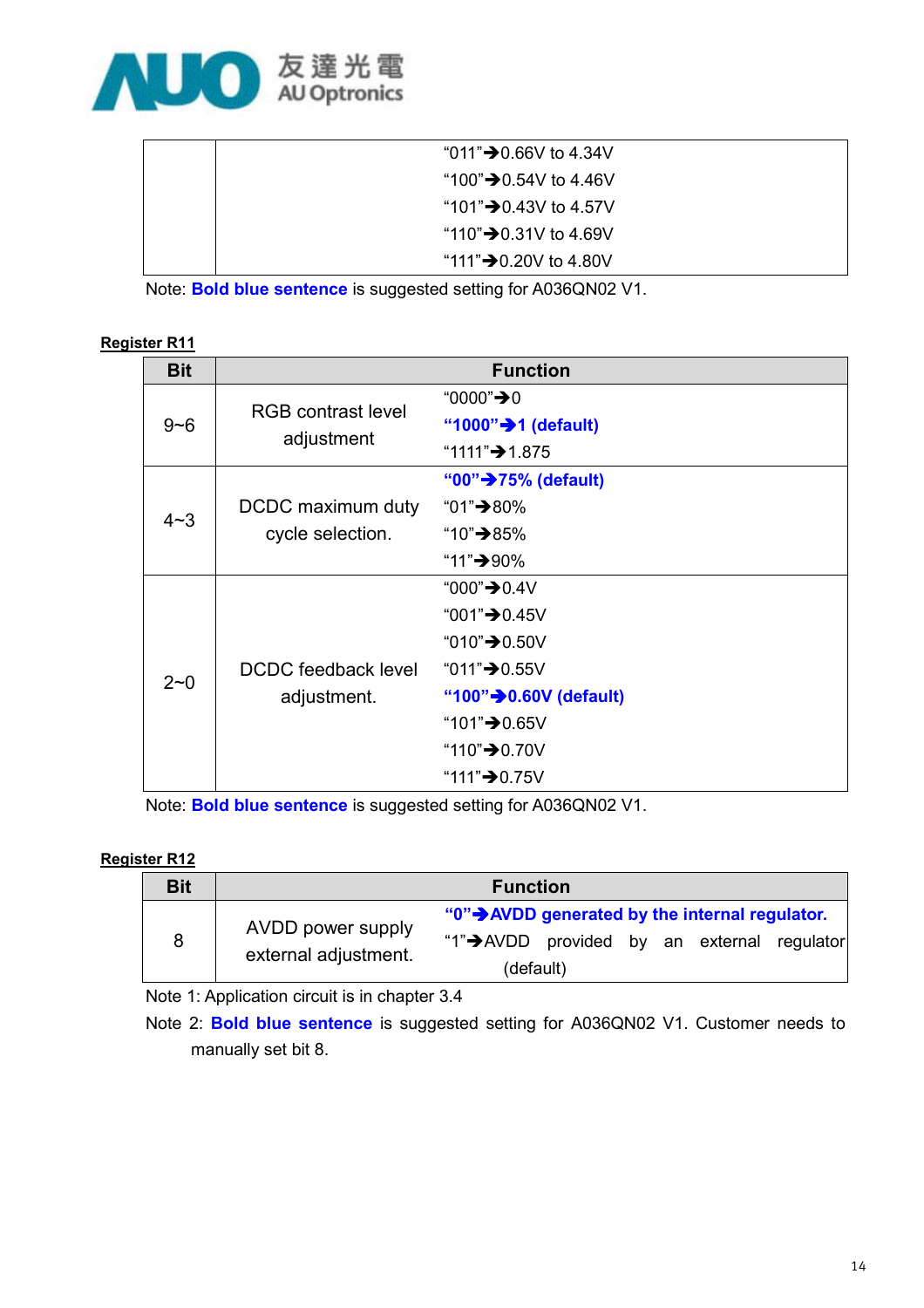

#### 3.3 Backlight Driving Conditions

| <b>Parameter</b>     | <b>Symbol</b> | Min.   | Typ. | Max.    | Unit | <b>Remark</b> |
|----------------------|---------------|--------|------|---------|------|---------------|
| <b>LED Current</b>   |               | ---    | 20   | $- - -$ | mA   | single seral  |
| LED Voltage          | Vı            | ---    | 13.2 | 16      |      | single seral  |
| <b>LED Life Time</b> | ᅴ             | 10,000 | ---  | ---     | Hr   | Note 2, 3     |

Note 1: LED backlight is four LEDs serial type.



Note 2 :Define "LED Lifetime": brightness is decreased to 50% of the initial value. LED Lifetime is restricted under normal condition, ambient temperature =  $25^{\circ}$  and LED current = 20mA.

Note 3: If it uses larger LED current I<sub>L</sub> more than 20mA, it maybe decreases the LED lifetime.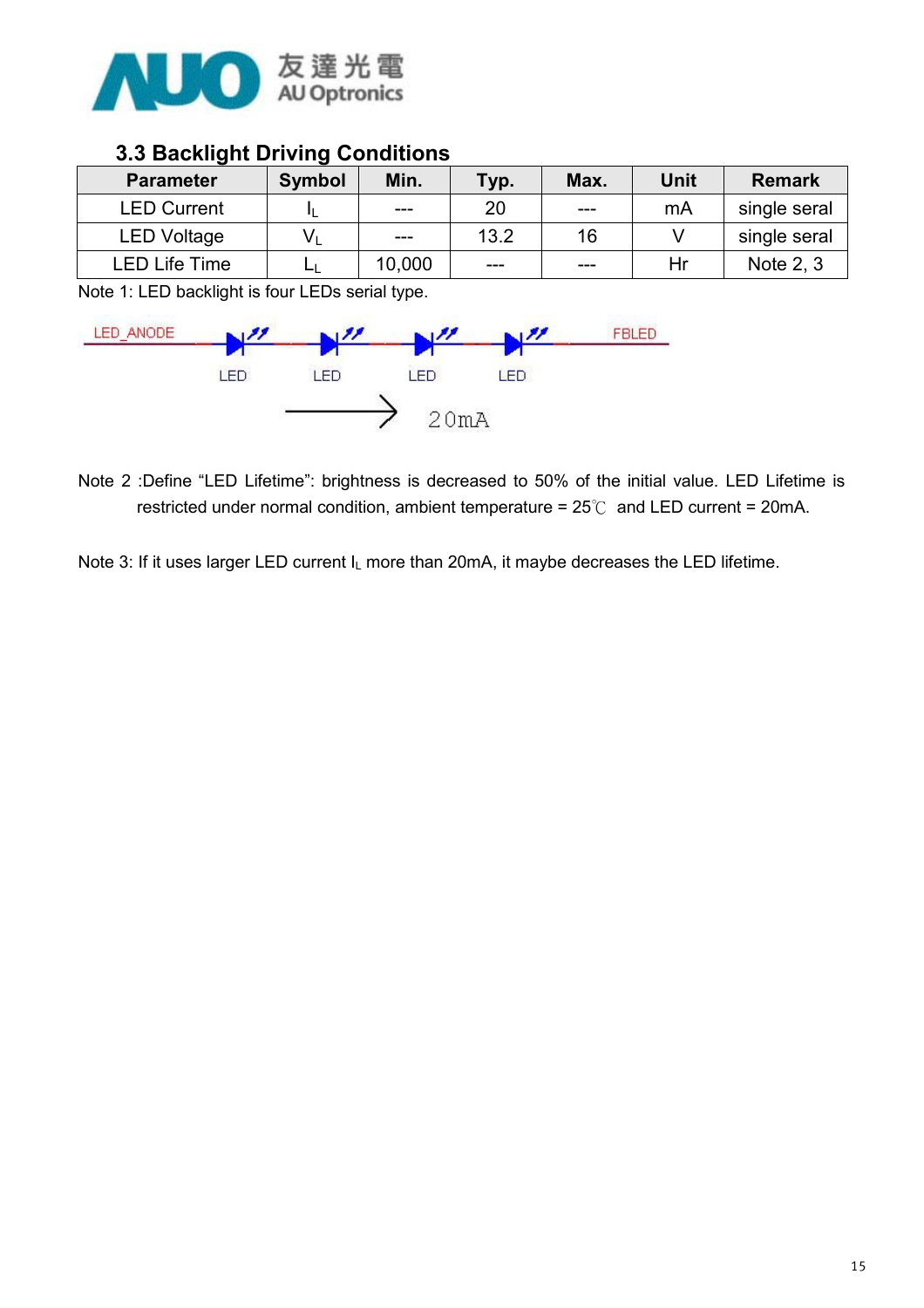

## 3.4 Suggested Application Circuit 3.4 Suggested Application Circuit

3.4.1 Suggested Application Circuit Using internal LED Power Source 3.4.1 Suggested Application Circuit Using internal LED Power Source

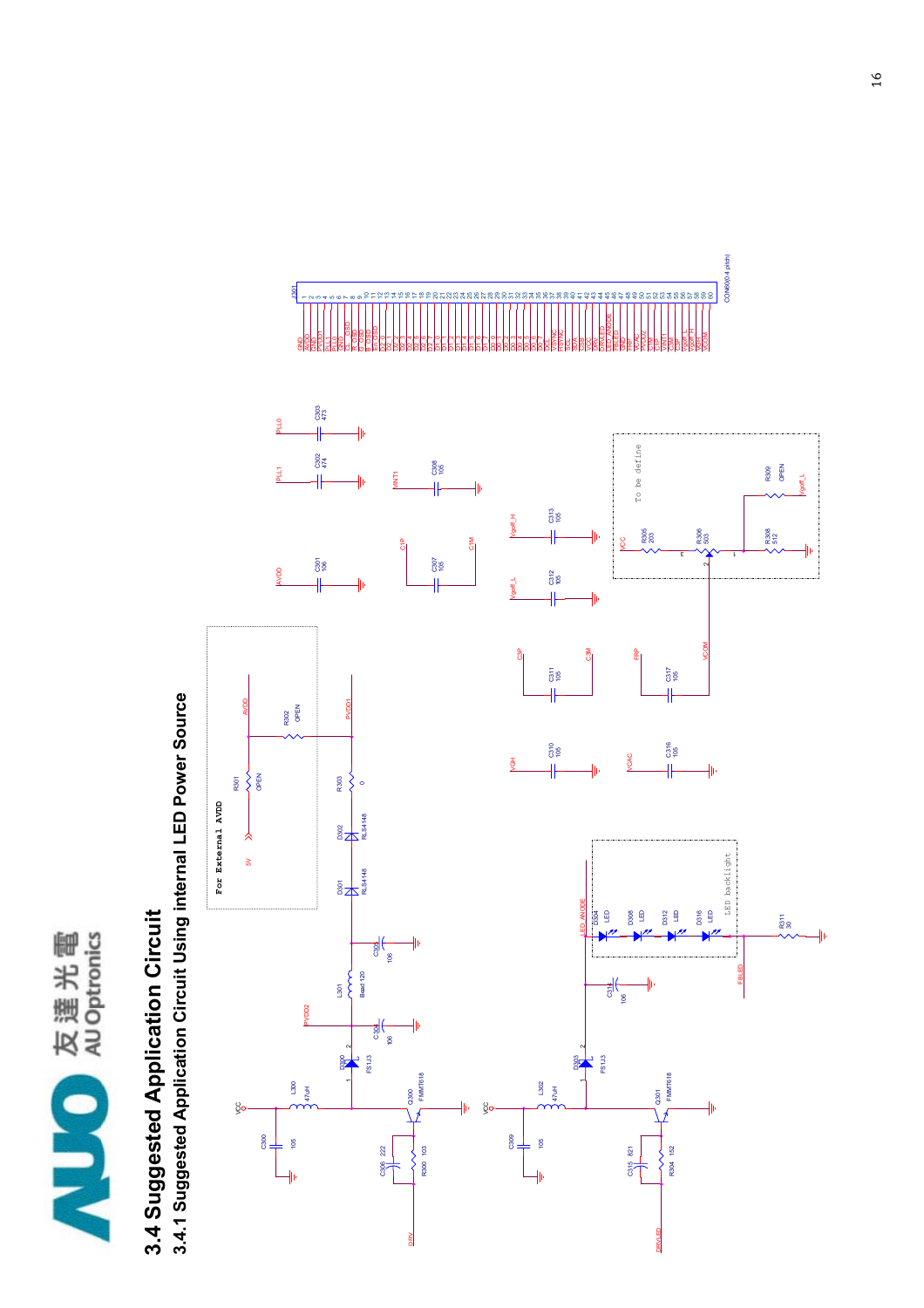

# 3.4.2 Application Circuit With Using External LED Power Source 3.4.2 Application Circuit With Using External LED Power Source

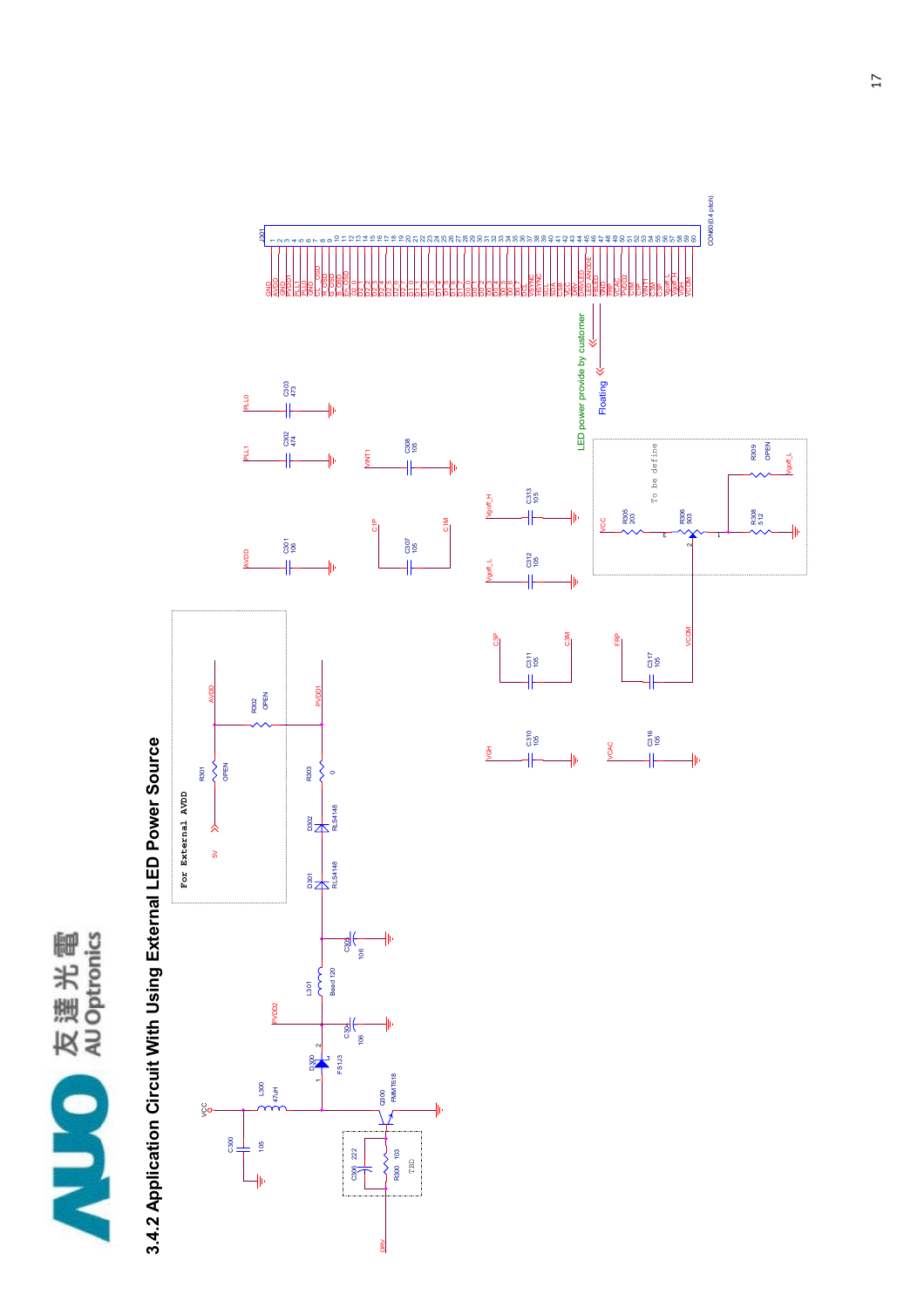

#### 3.5 AC Timing

#### 3.5.1 Timing Diagram

#### 3.5.1.1 Relationship of HSYNC, VSYNC, DCLK, and Serial Data





Note : DIO1/2 is "internal start pulse" to latch data.



#### (b) In Parallel Data Interface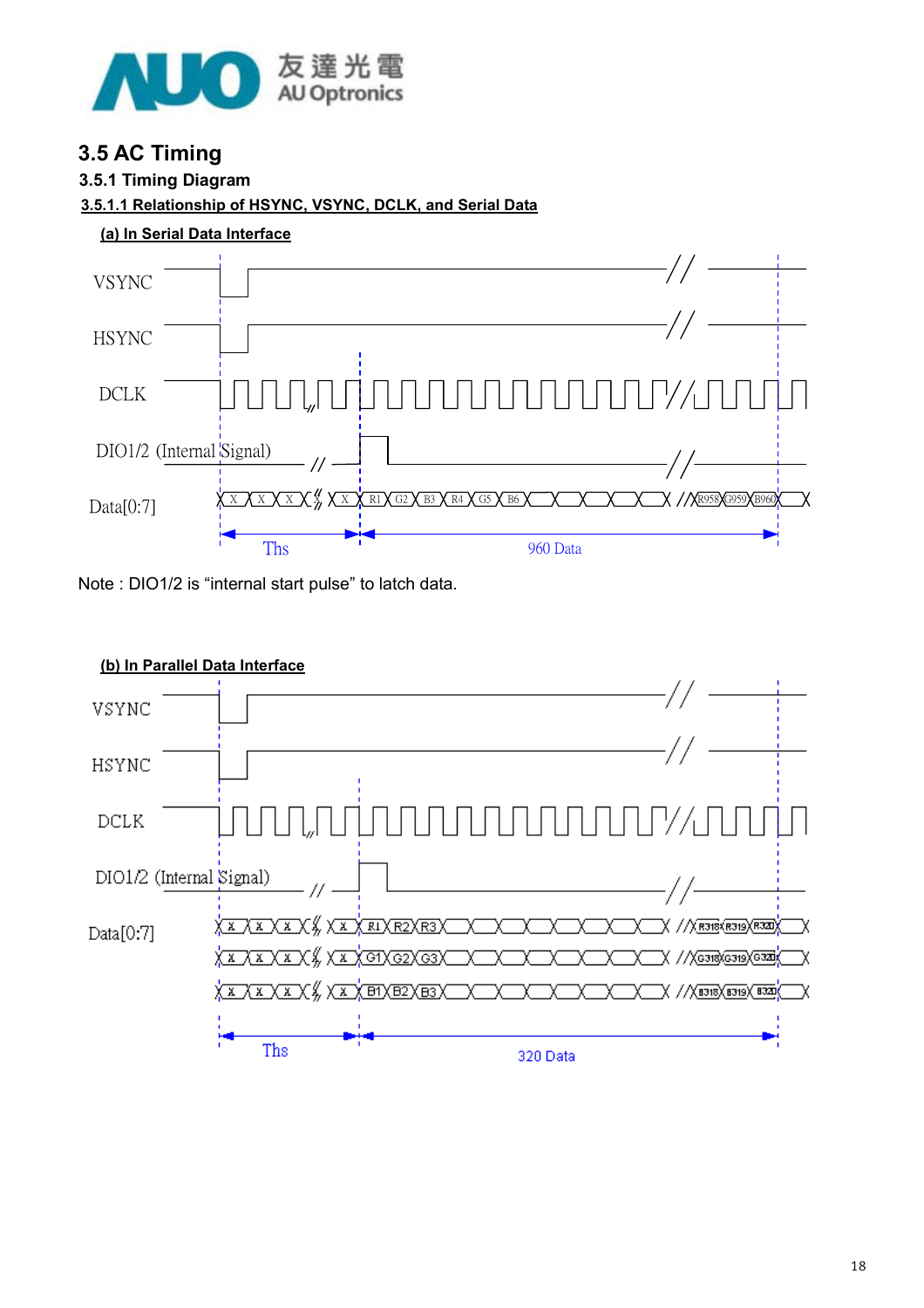

#### 3.5.1.2 Vertical Timing of Input



Note : "Tvs" is the blanking area of VSYNC.



#### 3.5.1.3 Horizontal Timing of Input

#### (b)Parallel data input

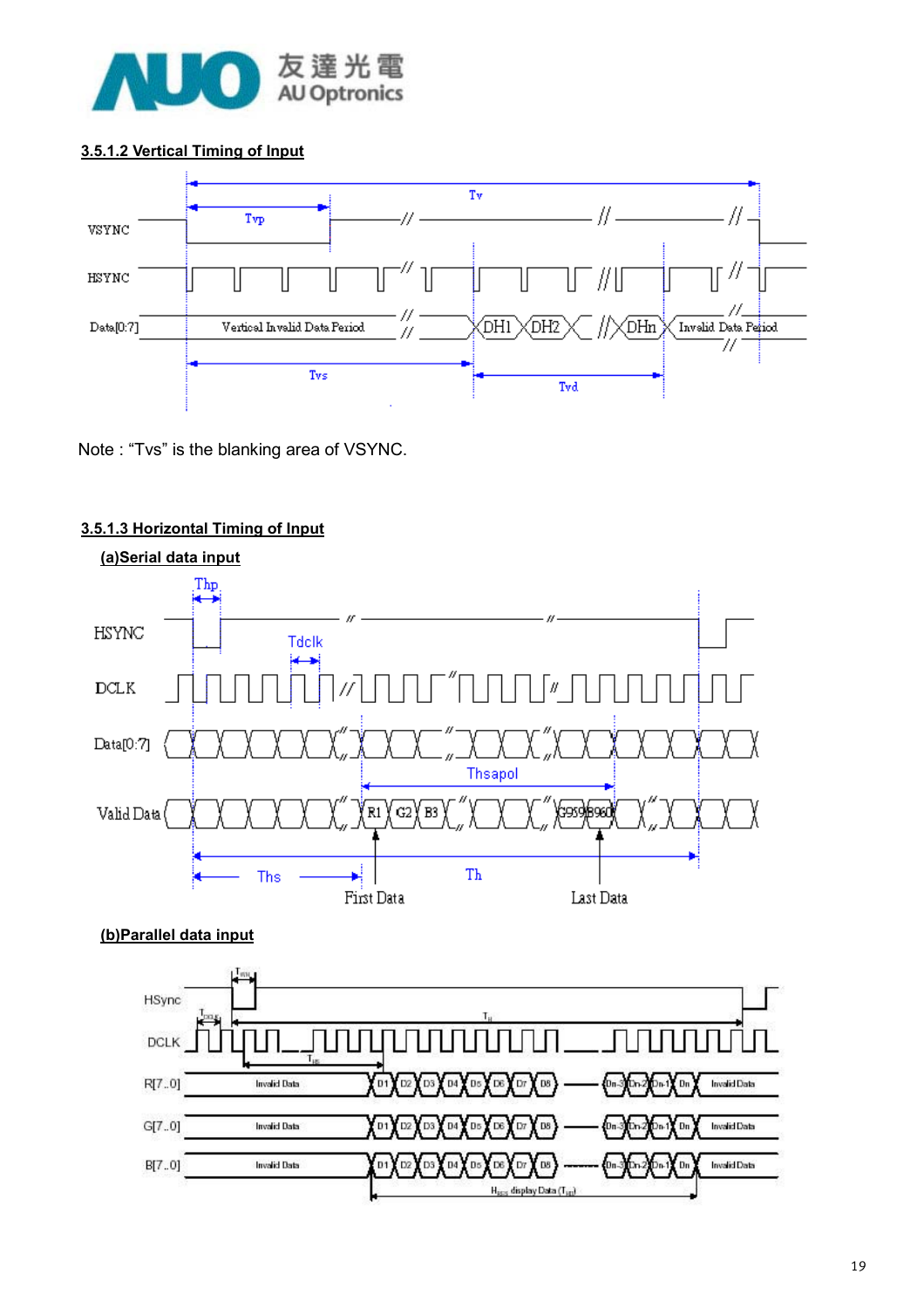

#### 3.5.1.4 Detail Driving Timing

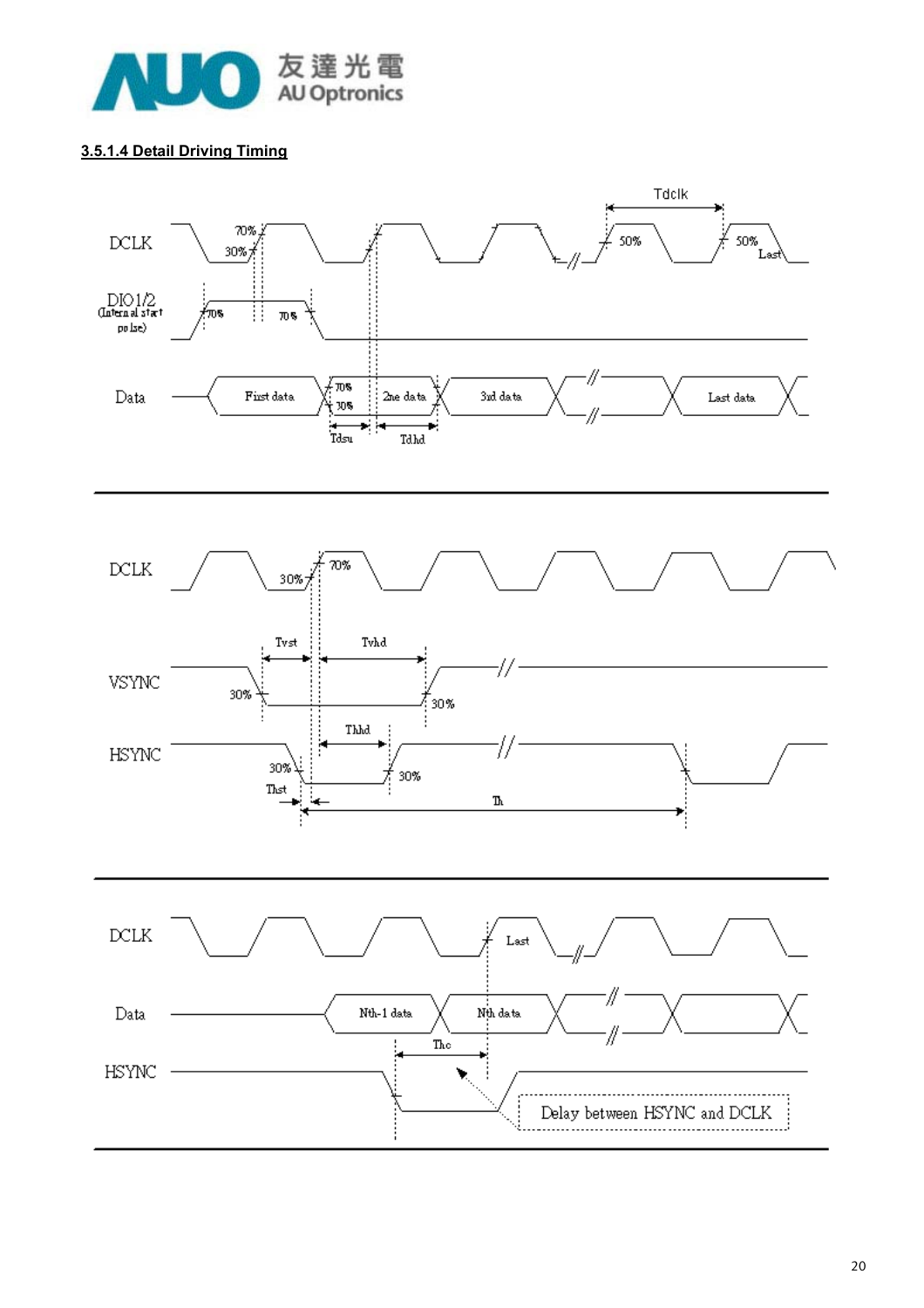

#### 3.5.2 Timing condition

#### 3.5.2.1. Sync Setting

| <b>Parameter</b>                     | <b>Symbol</b>     | Min. | Typ.  | Max. | Unit.      |
|--------------------------------------|-------------------|------|-------|------|------------|
| Clock pulse duty                     | $T_{\mathsf{cw}}$ | 40   | 50    | 60   | $\%$       |
| Delay between Hsync and DCL          | $T_{HC}$          |      |       | 1.0  | <b>DCL</b> |
| <b>Hsync Period</b>                  | Th                | 60   | 63.56 | 67   | <b>us</b>  |
| Hsync pulse width                    | <b>Thp</b>        | 1    |       |      | <b>DCL</b> |
| Vsync setup time                     | Tvst              | 12   |       |      | ns         |
| Vsync hold time                      | Tyhd              | 12   |       |      | ns         |
| Hsync hold time                      | <b>Thhd</b>       | 12   |       |      | ns         |
| Data set up time                     | Tdsu              | 12   |       |      | ns         |
| Data hold time                       | <b>Tdhd</b>       | 12   |       |      | ns         |
| Vsync to 1 <sup>st</sup> active line | Tvs(NTSC)         |      | 17    |      | <b>Hs</b>  |
|                                      | Tvs(PAL)          |      | 22    |      | Hs         |
| Vsync period                         | Tv(NTSC)          |      | 262   |      | Hs         |
|                                      | Tv(PAL)           |      | 312   |      | Hs         |
| Vertical active area                 | <b>Tvd</b>        |      | 240   |      | Hs         |
| Vsync pulse width                    | Tvp               | 1    |       |      | Hs         |

#### 3.5.2.2 UPS051 Series Input Timing:

| <b>Parameter</b>                               | <b>Symbol</b> | Min. | Typ.  | Max. | Unit.      |
|------------------------------------------------|---------------|------|-------|------|------------|
| frequency<br>DCL                               | Fdclk         |      | 19.5  |      | <b>MHz</b> |
| <b>DCL</b><br>period                           | Tdclk         |      | 51.30 |      | ns         |
| Hsync period                                   | Th            |      | 1240  |      | <b>DCL</b> |
| Active area                                    | Thsapol       | -    | 960   |      | <b>DCL</b> |
| Delay from Hsync to 1 <sup>st</sup> data input | Ths           |      | 181   |      | <b>DCL</b> |

#### 3.5.2.3 UPS051 Parallel Input Timing:

| <b>Parameter</b>                     | <b>Symbol</b> | Min. | Typ. | Max. | Unit.      |
|--------------------------------------|---------------|------|------|------|------------|
| frequency<br><b>DCL</b>              | <b>Fdclk</b>  |      | 6.5  |      | <b>MHz</b> |
| <b>DCL</b><br>period                 | <b>Tdclk</b>  |      | 154  |      | ns         |
| Hsync period                         | Th            |      | 413  | -    | <b>DCL</b> |
| Active area                          | Thsapol       |      | 320  |      | <b>DCL</b> |
| Delay from Hsync to $1st$ data input | Ths           |      | 60   |      | <b>DCL</b> |

#### 3.5.2.4 UPS052, YUV input timing:

C.1: 24.54MHz

| Parameter | <b>Symbol</b> | Min. | Typ. | Max. | Unit. |
|-----------|---------------|------|------|------|-------|
|           |               |      |      |      |       |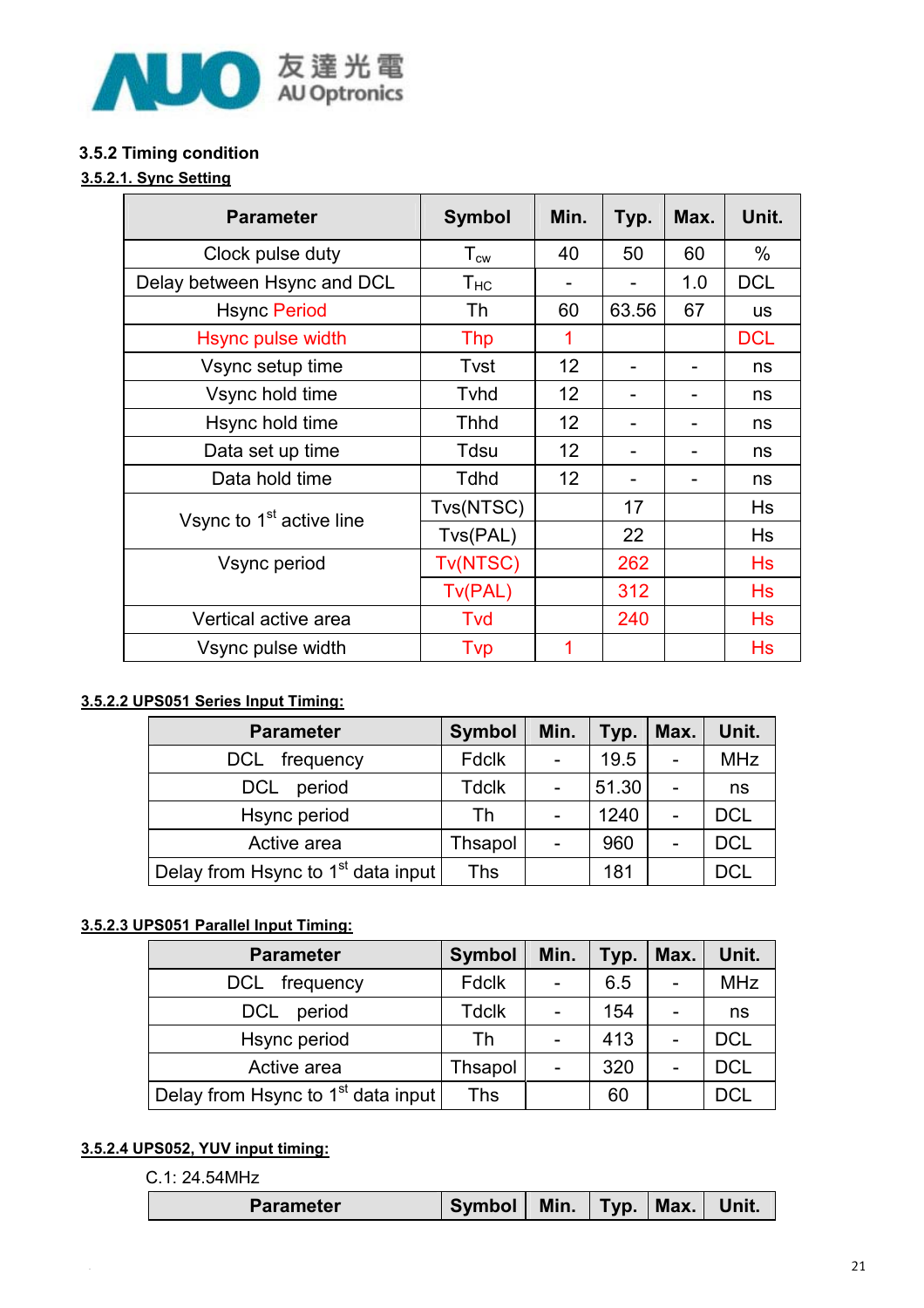

| DCL frequency                        | Fdclk        | $\sim$ | 24.54 | $\sim$ | <b>MHz</b> |
|--------------------------------------|--------------|--------|-------|--------|------------|
| DCL period                           | <b>Tdclk</b> |        | 40    |        | ns         |
| Delay from Hsync to $1st$ data input | Ths          |        | 252   |        | DCL        |

#### C.2: 27MHz

| <b>Parameter</b>                               | <b>Symbol</b> |                | Min.   Typ.   Max. |   | Unit.      |
|------------------------------------------------|---------------|----------------|--------------------|---|------------|
| DCL frequency                                  | <b>Fdclk</b>  | $\blacksquare$ | 27                 |   | <b>MHz</b> |
| DCL period                                     | <b>Tdclk</b>  | $\blacksquare$ | -37                | - | ns         |
| Delay from Hsync to 1 <sup>st</sup> data input | <b>Ths</b>    |                | 252                |   | DCl        |

#### 3.5.2.5 CCIR input timing:

#### D.1: 24.54MHz NTSC/PAL

| <b>Parameter</b>                               | <b>Symbol</b> | Min.   | $ $ Typ. $ $ | Max.                     | Unit.      |
|------------------------------------------------|---------------|--------|--------------|--------------------------|------------|
| DCL frequency                                  | Fdclk         | $\sim$ | 24.54        |                          | <b>MHz</b> |
| DCL period                                     | <b>Tdclk</b>  | $\sim$ | 40           | $\overline{\phantom{a}}$ | ns         |
| Delay from Hsync to 1 <sup>st</sup> data input | Ths           |        | 277          |                          | <b>DCL</b> |

#### D.2: 27MHz NTSC

| <b>Parameter</b>                               | Symbol | Min.                     | Typ. | Max.                     | Unit.      |
|------------------------------------------------|--------|--------------------------|------|--------------------------|------------|
| DCL<br>frequency                               | Fdclk  | $\overline{\phantom{a}}$ | 27   | $\overline{\phantom{a}}$ | <b>MHz</b> |
| DCL<br>period                                  | Tdclk  |                          | 37   |                          | ns         |
| Delay from Hsync to 1 <sup>st</sup> data input | Ths    |                          | 273  |                          | DCL        |

#### D.3: 27MHz PAL

|               | <b>Parameter</b>                               | <b>Symbol</b> | Min. | Typ. | Max.                     | Unit.      |
|---------------|------------------------------------------------|---------------|------|------|--------------------------|------------|
| DCL frequency |                                                | Fdclk         |      | 27   | $\overline{\phantom{a}}$ | <b>MHz</b> |
| DCL           | period                                         | Tdclk         |      | 37   | $\overline{\phantom{a}}$ | ns         |
|               | Delay from Hsync to 1 <sup>st</sup> data input | Ths           |      | 285  |                          | <b>DCL</b> |

#### 3.5.2.6 3-wire serial communication AC timing

| <b>Parameter</b>        | <b>Symbol</b> | Min. | Typ. | Max. | <b>Unit</b> |
|-------------------------|---------------|------|------|------|-------------|
| Serial clock            | <b>Tsck</b>   | 320  |      |      | ns          |
| SCL pulse duty          | <b>Tscw</b>   | 40   | 50   | 60   | $\%$        |
| CSB hold time           | Tcst          | 120  |      |      | ns          |
| Serial data setup time  | Tist          | 120  |      |      | ns          |
| Serial data hold time   | Tiht          | 120  |      |      | ns          |
| Serial clock high/low   | Tssw          | 120  |      |      | ns          |
| Chip select distinguish | Tcd           | 1    |      |      | us          |
| CSB to Vsync Time       | Tcv           |      |      |      | us          |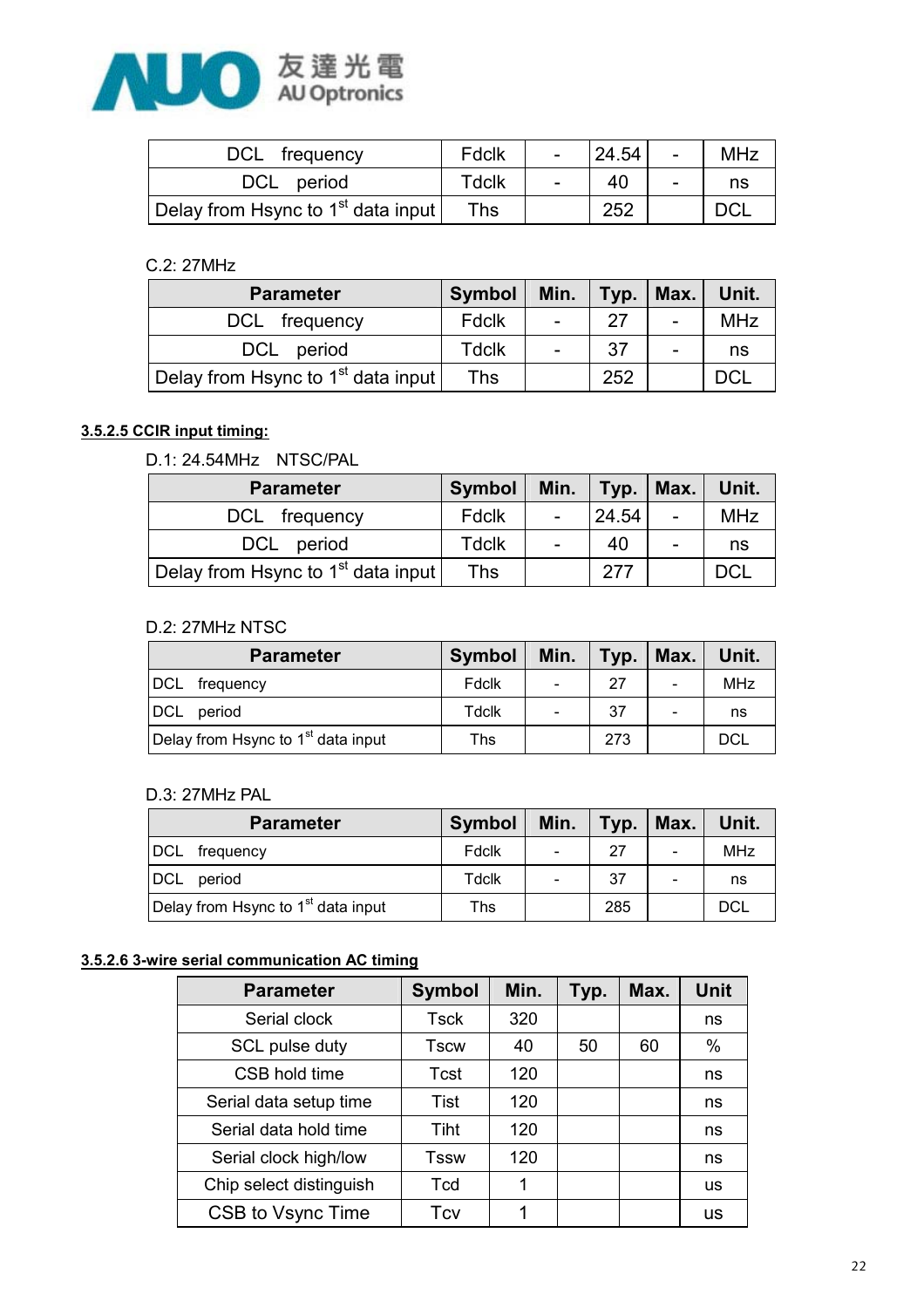



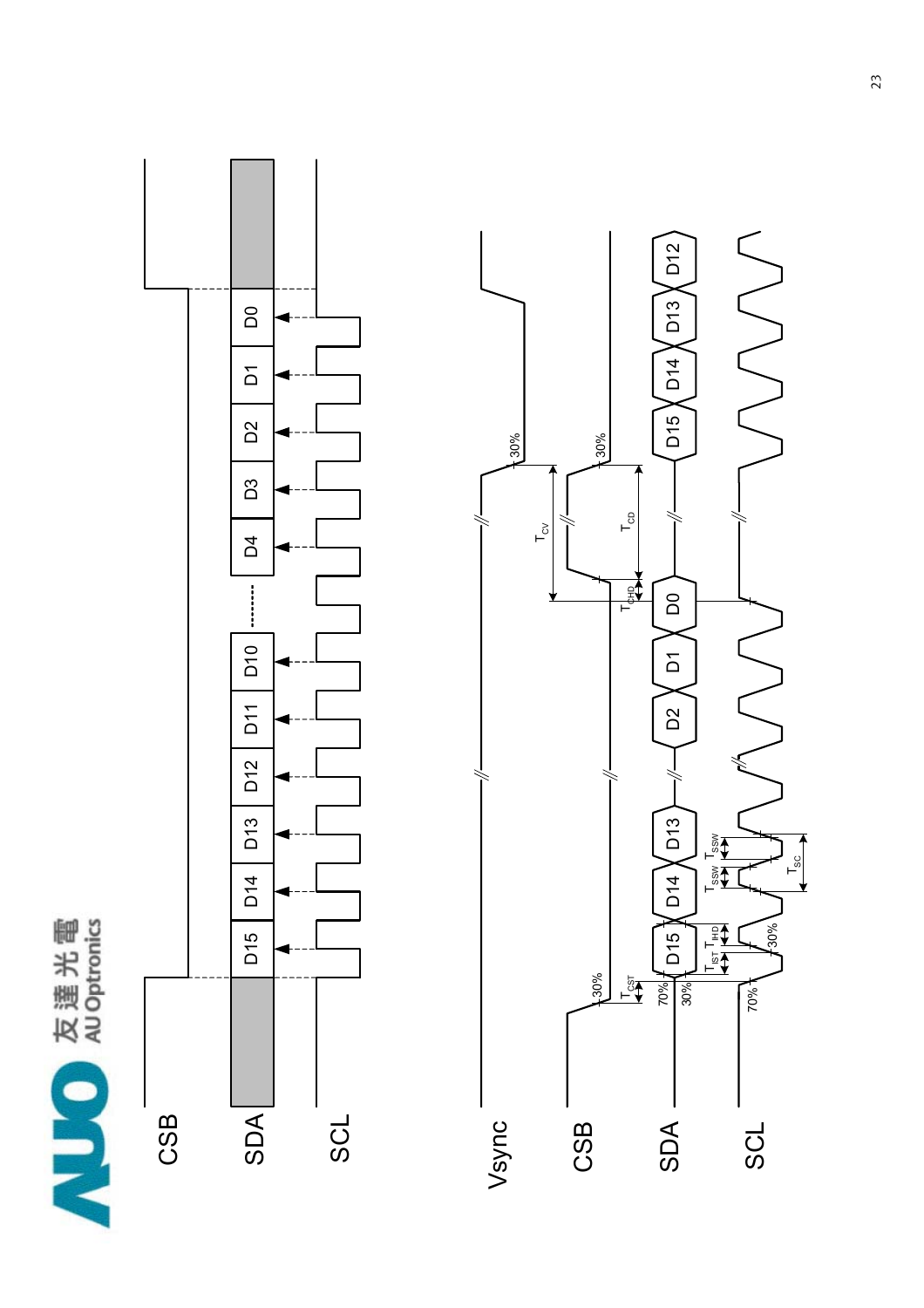

### 3.6 Power on/off sequence 3.6 Power on/off sequence 3.6.1 Internal AVDD 3.6.1 Internal AVDD

3.6.1.1 Power on sequence 3.6.1.1 Power on sequence

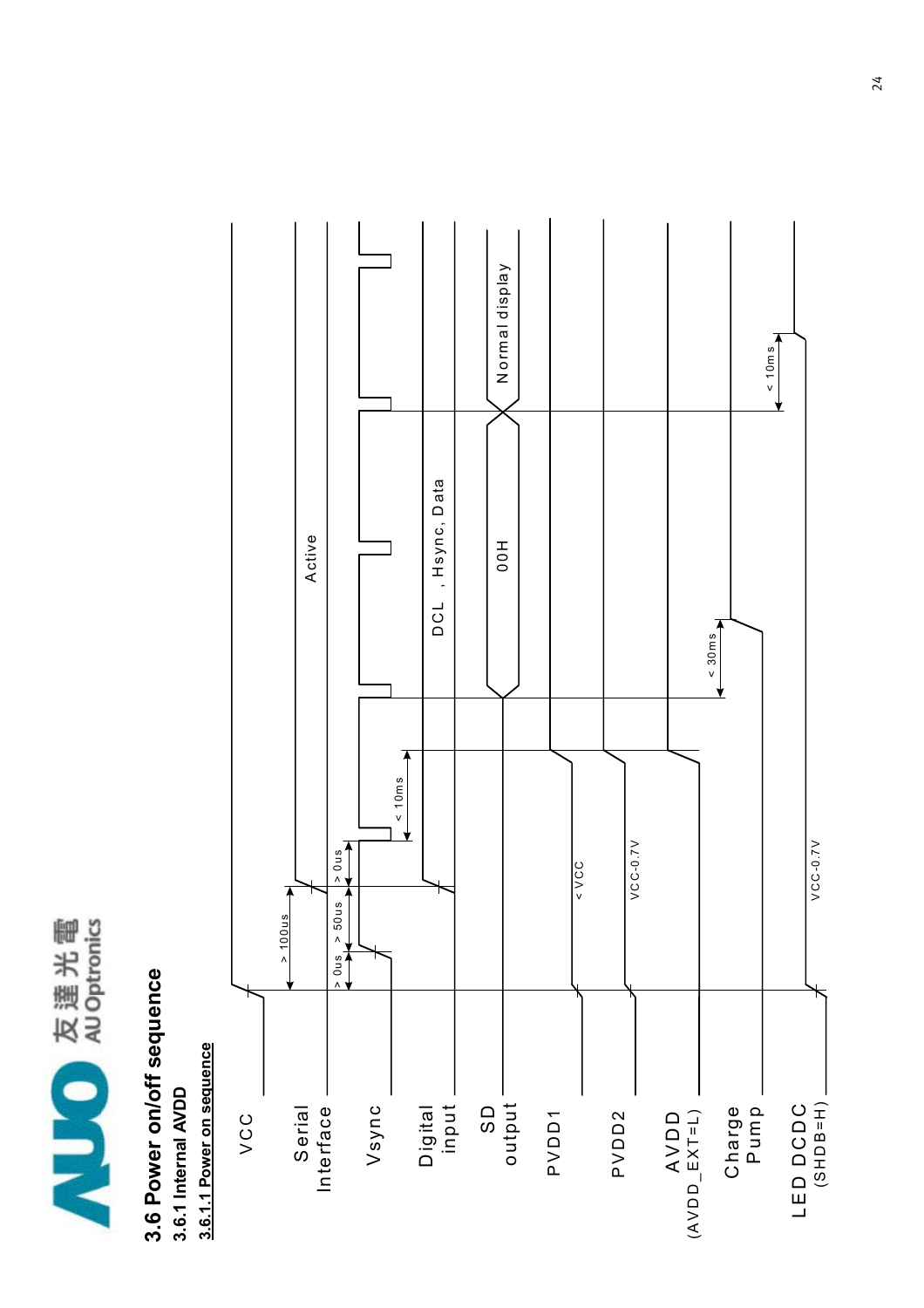

## 3.6.1.2 Power off sequence 3.6.1.2 Power off sequence

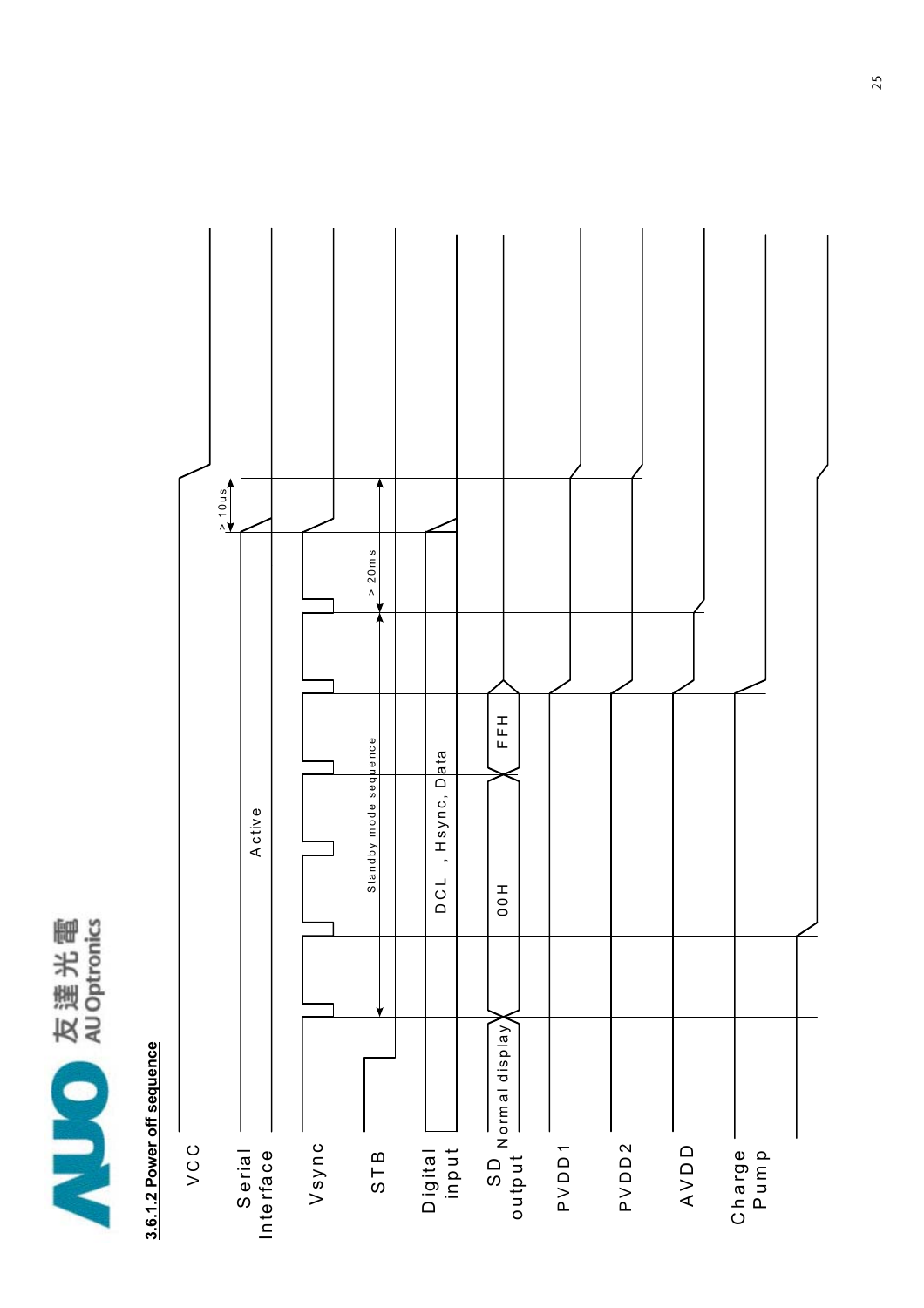

## 3.6.2 External AVDD 3.6.2 External AVDD



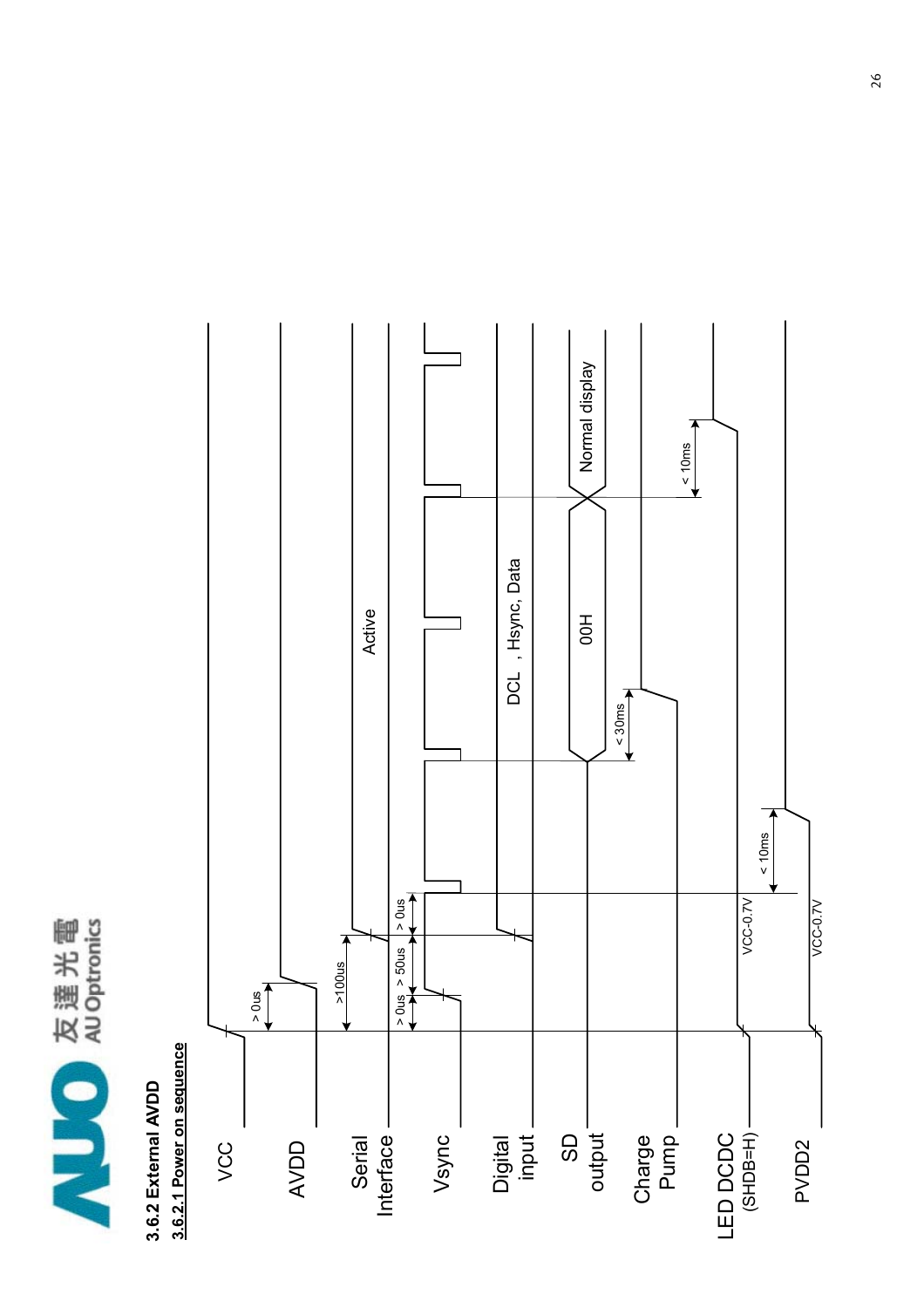

## 3.6.2.2 Power off sequence 3.6.2.2 Power off sequence

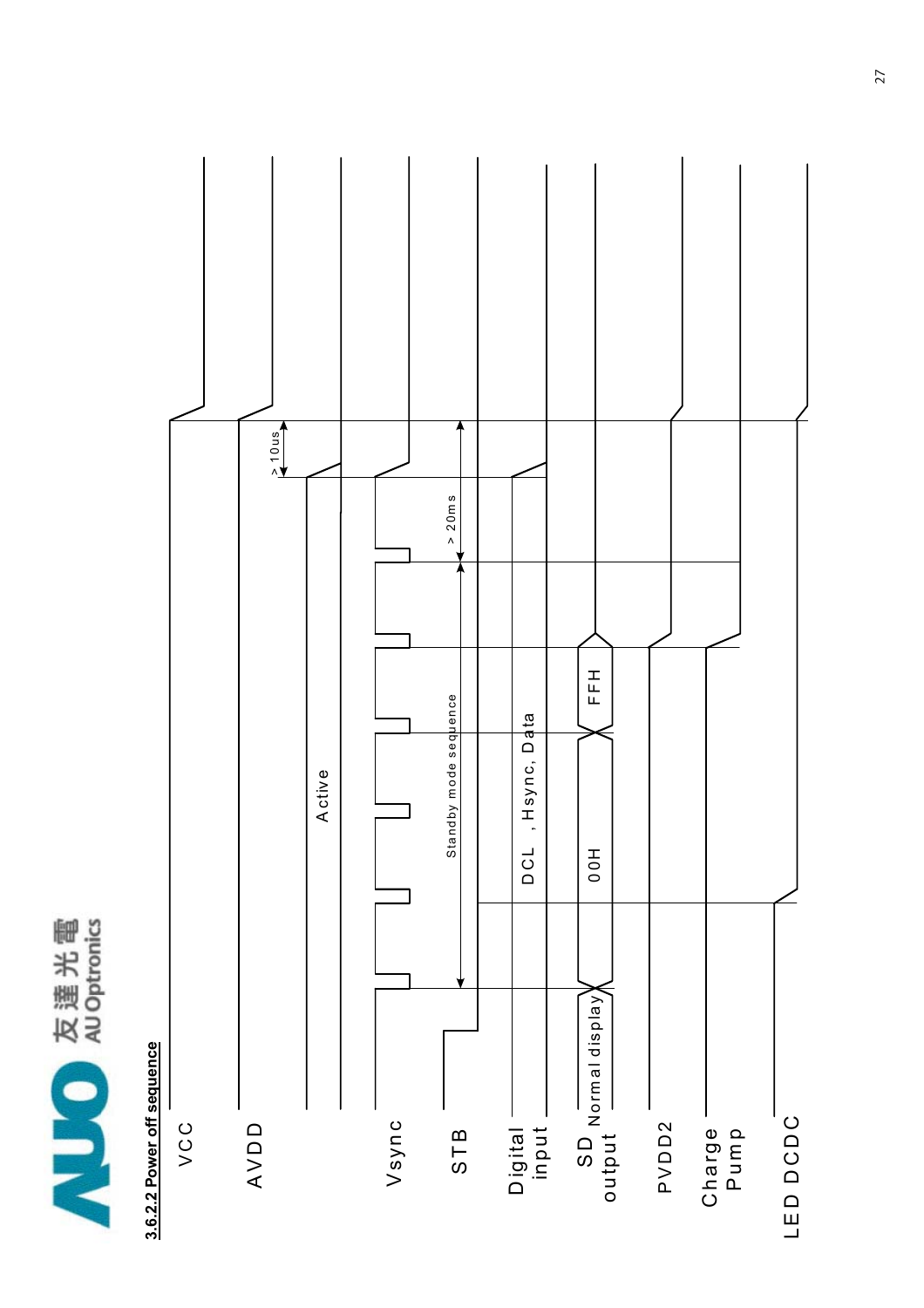

#### 4. Optical specification

| <b>Item</b>               | Symbol    | <b>Condition</b>        | Min. | Typ.       | Max. | <b>Unit</b>     | <b>Remark</b> |
|---------------------------|-----------|-------------------------|------|------------|------|-----------------|---------------|
| <b>Response Time</b>      |           |                         |      |            |      |                 |               |
| <b>Rise</b>               | Tr        | $\theta = 0^{\circ}$    |      | <b>TBD</b> | 40   | ms              | Note 4        |
| Fall                      | Τf        |                         |      | TBD        | 60   | ms              |               |
| Contrast ratio            | <b>CR</b> | At optimized<br>viewing |      | TBD        |      |                 | Note 6, 7     |
| <b>Viewing Angle</b>      |           |                         |      |            |      |                 |               |
| Top                       |           |                         |      | 40         |      |                 |               |
| <b>Bottom</b>             |           | $CR \ge 10$             |      | 60         |      | deg.            | Note 8        |
| Left                      |           |                         |      | 60         |      |                 |               |
| Right                     |           |                         |      | 60         |      |                 |               |
| <b>Brightness</b>         | $Y_L$     | $\theta = 0^{\circ}$    | 180  | 250        |      | $\text{cd/m}^2$ | Note 9        |
| <b>White Chromaticity</b> | X         | $\theta = 0^{\circ}$    |      | TBD        |      |                 |               |
|                           | у         | $\theta = 0^{\circ}$    |      | TBD        |      |                 |               |

Note 1: Measurement is in the dark room, optical ambient temperature =25 $\degree$ C, and backlight current IL=20 mA

Note 2: To be measured in the dark room.

- Note 3:To be measured on the center area of panel with a field angle of 1°by Topcon luminance meter BM-7, after 10 minutes operation.
- Note 4: Definition of response time:

 The output signals of photo detector are measured when the input signals are changed from "black" to "white"(falling time) and from "white" to "black"(rising time), respectively.

- Note 5. From liquid crystal characteristics, response time will become slower and the color of panel will become darker when ambient temperature is below  $25^\circ$ .
- Note 6. Definition of contrast ratio:

Contrast ratio is calculated with the following formula.

 Photo detector output when LCD is at "White" state Photo detector output when LCD is at "Black" state Contrastratio (CR)=

Note 7. White  $Vi=V_{150} + 1.5V$ 

Black Vi= $V_{i50} \pm 2.0V$ 

"̈́" means that the analog input signal swings in phase with COM signal.

 $\overline{a}^*$  means that the analog input signal swings out of phase with COM signal.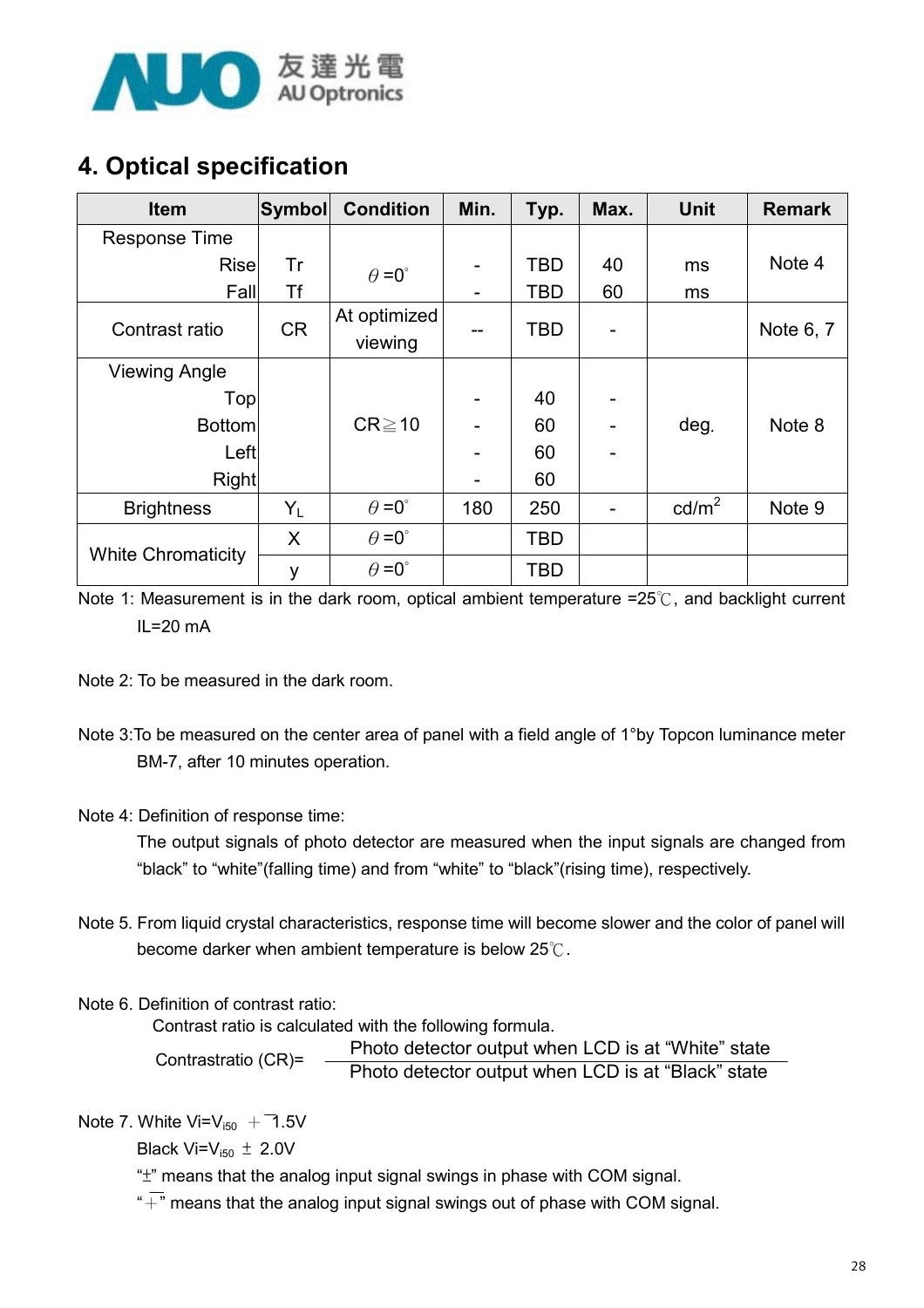

 $V_{150}$ : The analog input voltage when transmission is 50%

 The 100% transmission is defined as the transmission of LCD panel when all the input terminals of module are electrically opened.

Note 8. Definition of viewing angle: refer to figure as below.



Note 9. Measured at the center area of the panel when all the input terminals of LCD panel are electrically opened.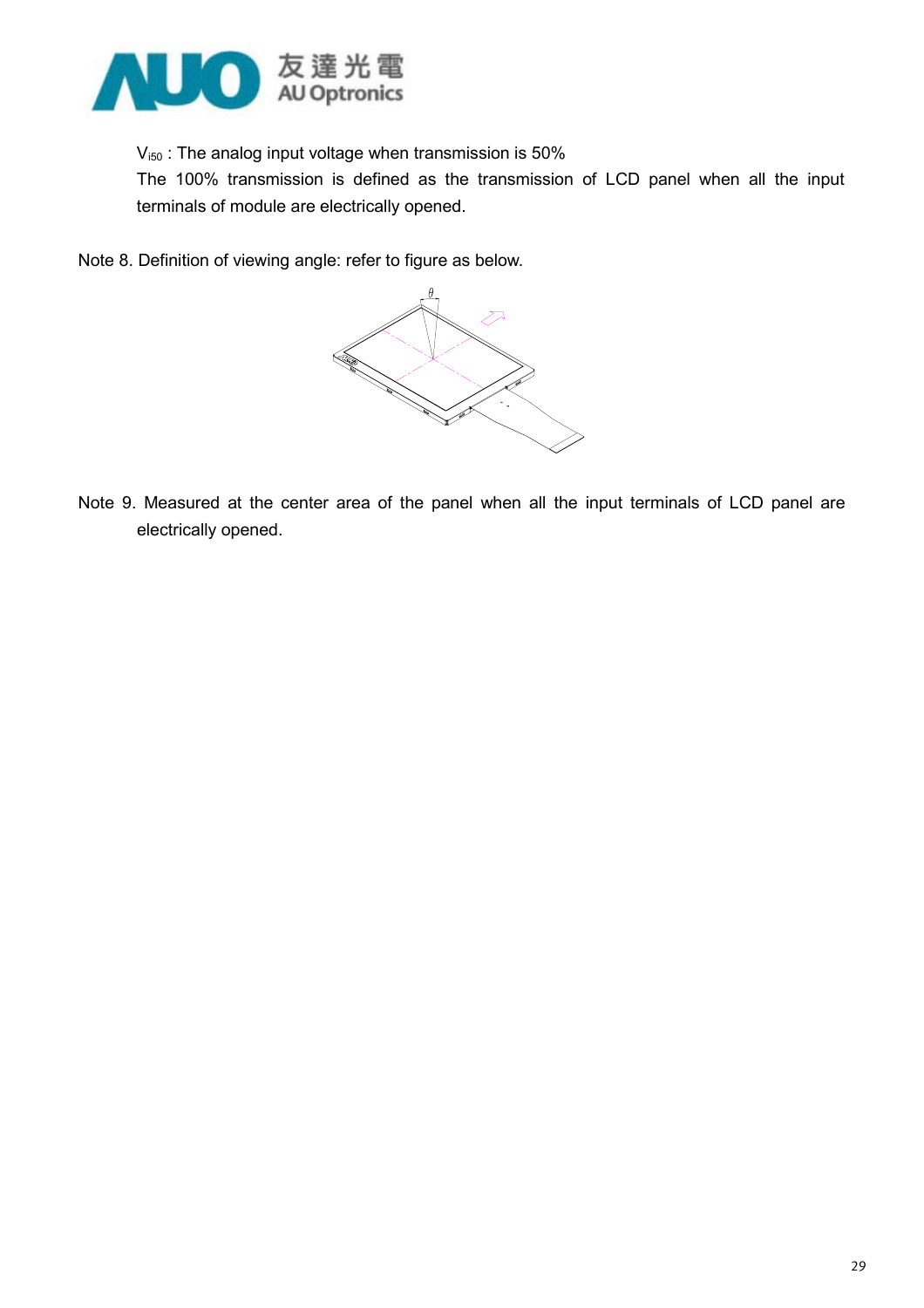

#### 5. Absolute Ratings of Ambient Environment

| No.            | <b>Test items</b>                  | <b>Conditions</b>                                                                                 | <b>Remark</b>                                                  |                                                             |
|----------------|------------------------------------|---------------------------------------------------------------------------------------------------|----------------------------------------------------------------|-------------------------------------------------------------|
| 1              | <b>High Temperature Storage</b>    | Ta= $80^{\circ}$ C                                                                                | 240Hrs                                                         |                                                             |
| 2              | Low Temperature Storage            | Ta= $-25^\circ$ C                                                                                 | 240Hrs                                                         |                                                             |
| 3              | <b>High Ttemperature Operation</b> | Ta= $60^{\circ}$ C                                                                                | 240Hrs                                                         |                                                             |
| 4              | Low Temperature Operation          | Ta= $0^{\circ}$ C                                                                                 | 240Hrs                                                         |                                                             |
| 5              | High Temperature & High            | Ta= $60^{\circ}$ C. 90% RH                                                                        | 240Hrs                                                         | Operation                                                   |
| 6              | <b>Heat Shock</b>                  | -25℃ <b>~80℃, 50 cycle,</b>                                                                       | 2Hrs/cycle                                                     | Non-operation                                               |
| $\overline{7}$ | <b>Electrostatic Discharge</b>     | $\pm 200V, 200pF(0\Omega)$ , once for each<br>terminal                                            | Non-operation                                                  |                                                             |
| 8              | Vibration                          | Frequency range<br>Stoke<br>Sweep<br>2 hours for each direction of X, Y, Z<br>(6 hours for total) | $:10 \times 55$ Hz<br>$: 1.5$ mm<br>: $10 - 55$ Hz $\sim$ 10Hz | Non-operation<br><b>JIS C7021,</b><br>$A-10$<br>condition A |
| 9              | <b>Mechanical Shock</b>            | 100G. 6ms, $\pm X, \pm Y, \pm Z$<br>3 times for each direction                                    |                                                                | Non-operation<br><b>JIS C7021,</b><br>$A - 7$               |
| 10             | Vibration (With Carton)            | Random vibration:<br>0.015G <sup>2</sup> /Hz from 5~200Hz                                         |                                                                | IEC 68-34                                                   |
| 11             | Drop (With Carton)                 | Height: 60cm<br>1 corner, 3 edges, 6 surfaces                                                     |                                                                |                                                             |

Note: Ta: Ambient Temperature.